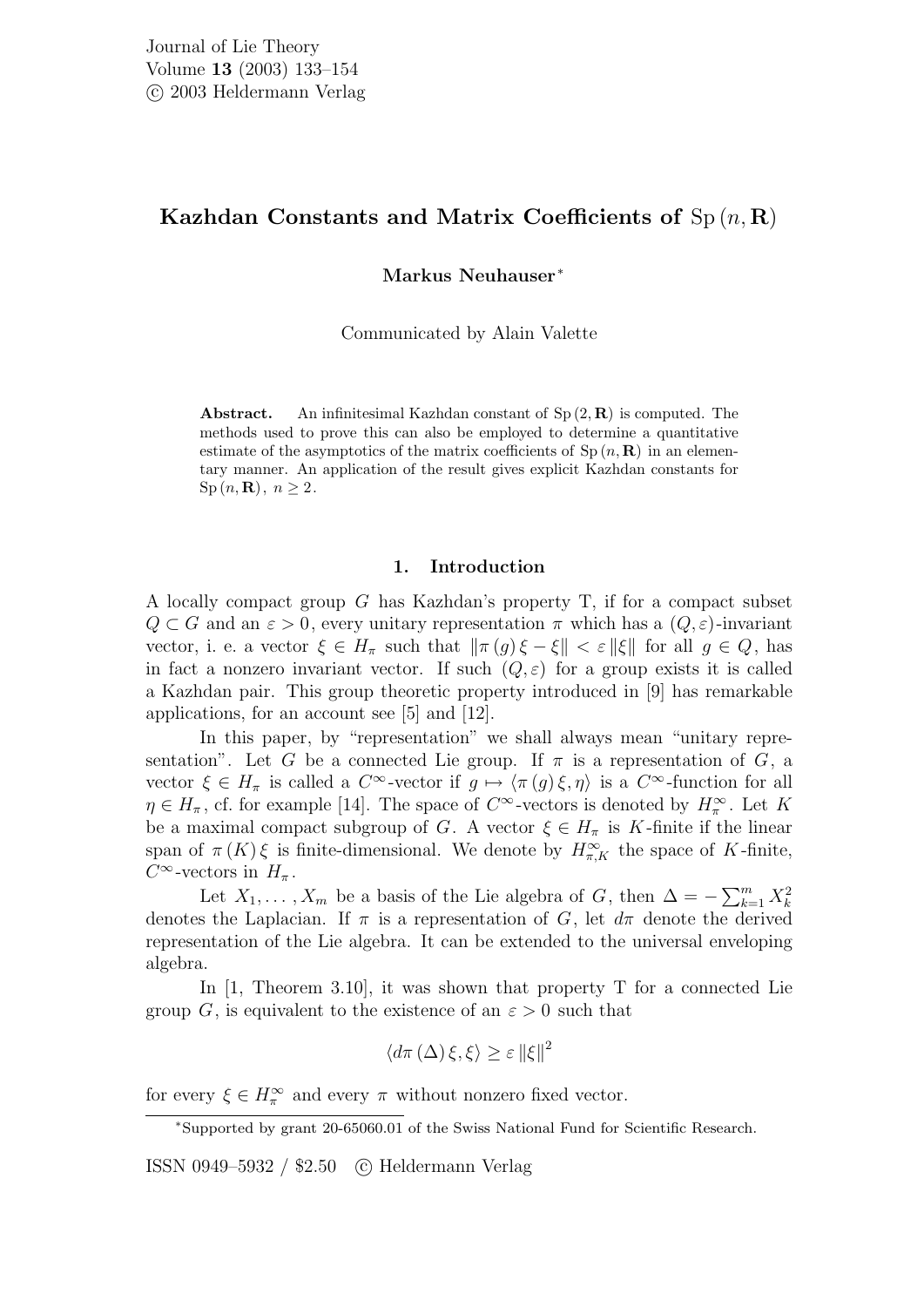In [2, page 94], it was shown that restriction to the space  $H^{\infty}_{\pi,K}$  is possible, namely:

**Theorem 1.1.** The connected Lie group G has property  $T$  if and only if there exists a constant  $\varepsilon > 0$  such that

$$
\inf \left\{ \langle d\pi\left(\Delta\right)\xi,\xi \rangle : \xi \in H_{\pi,K}^{\infty}, \|\xi\| = 1 \right\} \ge \varepsilon
$$

for any unitary representation  $\pi$  of G without nonzero fixed vector.

We define the infinitesimal Kazhdan constant as

$$
\kappa_K(\Delta, G) = \inf \left\{ \langle d\pi(\Delta)\xi, \xi \rangle : \xi \in H^{\infty}_{\pi, K}, ||\xi|| = 1, \pi \ngeq 1 \right\}.
$$

The symplectic group  $\text{Sp}(n, \mathbf{R}) \subset \text{GL}(2n, \mathbf{R})$  is the group of isometries of the skew symmetric bilinear form induced by

$$
J = \left( \begin{array}{cc} 0 & -I_n \\ I_n & 0 \end{array} \right),
$$

where  $I_n$  is the  $n \times n$  identity matrix. So

$$
Sp(n, \mathbf{R}) = \{ g \in GL(2n, \mathbf{R}) : g^T J g = J \}.
$$

In the following  $G = Sp(n, \mathbf{R})$  and  $K = Sp(n, \mathbf{R}) \cap SO(2n)$  is the standard maximal compact subgroup of G.

Let  $\pi$  be a strongly continuous representation of G on a Hilbert space  $H_{\pi}$ . A vector  $\xi \in H_{\pi}$  is called K-finite if the linear span of the set  $\pi(K)\xi$  in  $H_{\pi}$  is finite-dimensional. Denote this dimension by  $\delta(\xi) = \dim \langle \pi(K)\xi \rangle$ .

**Theorem 1.2.** For every Sp  $(2, \mathbf{R}) \cap SO(4)$ -finite unit  $C^{\infty}$ -vector  $\eta$  and every representation  $\pi$  of  $Sp(2, \mathbf{R})$  without nonzero invariant vectors

$$
\langle d\pi(\Delta)\eta, \eta \rangle \ge \frac{1}{4\pi} \sup_{0 < \vartheta < \pi/2} \frac{\left(\sin(2\vartheta)\right)^2}{\vartheta} > 0.11532
$$

for a suitable Laplacian  $\Delta$  on  $Sp(2, \mathbf{R})$ , described after Theorem 3.5.

By Theorem 1.1, this implies that  $Sp(2, \mathbb{R})$  has Kazhdan's property T which was shown for any local field in  $[4]$  and  $[13]$  and with an elementary proof in [3].

The group G can be decomposed as  $G = KAK$ , where

$$
A = \left\{ \left( \begin{array}{cc} a & 0 \\ 0 & a^{-1} \end{array} \right) : a = \text{diag}(a_1, \ldots, a_n) \right\},\,
$$

the subgroup of the diagonal matrices in  $G$ . In fact, the matrices in  $A$  in the decomposition can be chosen more specially as  $G = KA^+K$ , where

$$
A^+=\left\{\left(\begin{array}{cc}a&0\\0&a^{-1}\end{array}\right): \begin{array}{l}a=\operatorname{diag}\left(a_1,\ldots,a_n\right),\\a_1\geq a_2\geq\ldots\geq a_n\geq 1\end{array}\right\}.
$$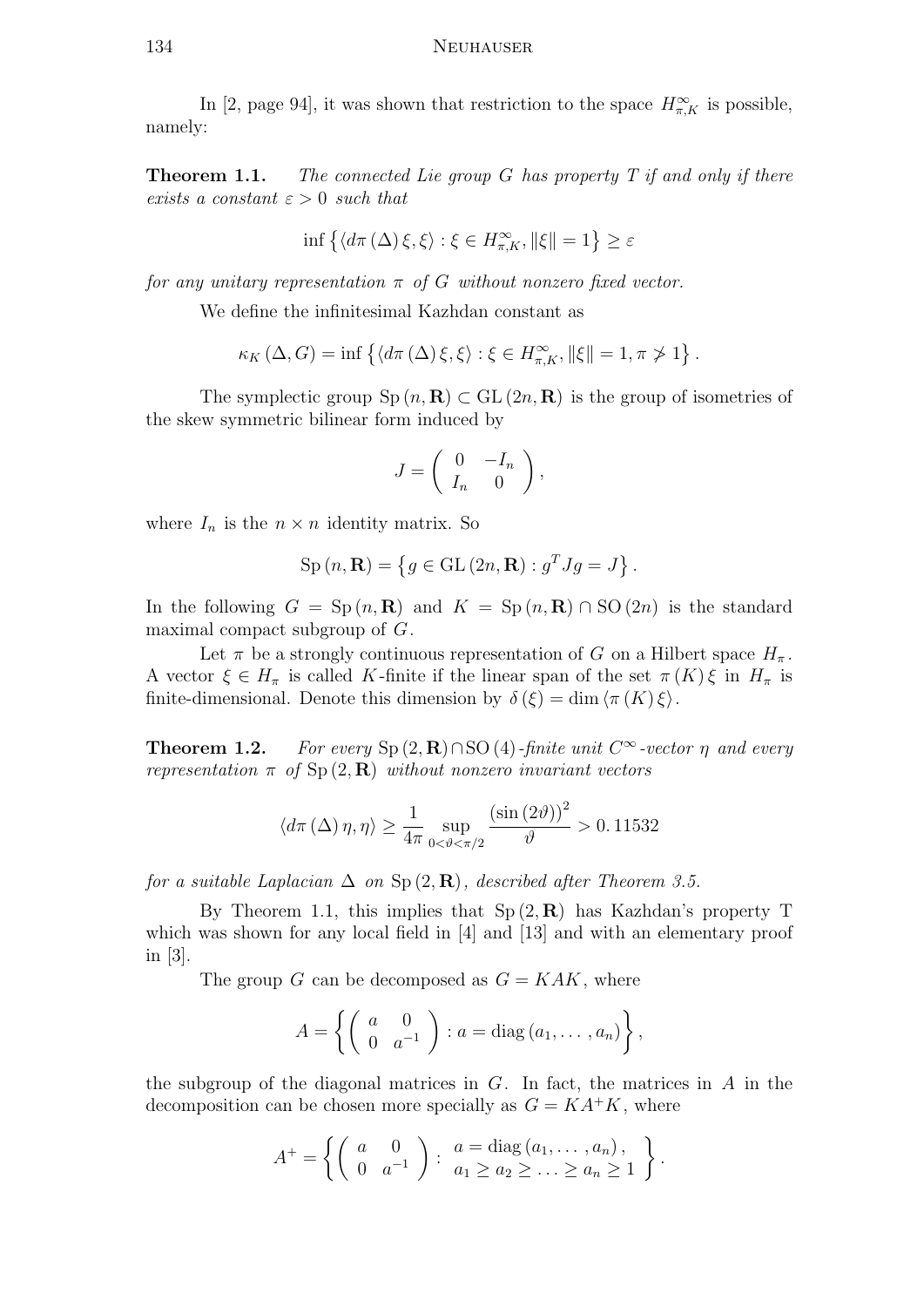This can be achieved by suitable conjugation of an element of A by permutation matrices contained in K.

The asymptotics of the matrix coefficients will be given for the dense subspace of K-finite vectors of a representation  $\pi$ .

The quantitative estimate of the asymptotic of matrix coefficients will be given in terms of the Harish-Chandra function Ξ defined by

$$
\Xi \left( \begin{array}{cc} a & 0 \\ 0 & a^{-1} \end{array} \right) = \frac{1}{2\pi} a^{-1} \int_0^{2\pi} \left| a^{-4} \left( \cos \vartheta \right)^2 + \left( \sin \vartheta \right)^2 \right|^{-1/2} d\vartheta,
$$

cf. for example [7, page 215].

Let  $g \in G$  with the decomposition  $g = k_1 h k_2, k_1, k_2 \in K$ ,

$$
h = \text{diag}(a_1, \dots, a_n, a_1^{-1}, \dots, a_n^{-1}) \in A^+,
$$

then define

$$
\Psi(g) = \Xi \begin{pmatrix} \sqrt{a_1 a_2} & 0 \\ 0 & \sqrt{a_1 a_2}^{-1} \end{pmatrix}.
$$

The next theorem gives a quantitative estimate for the asymptotics of matrix coefficients.

**Theorem 1.3.** Let  $\pi$  be a strongly continuous representation of  $\text{Sp}(n,\mathbf{R})$ ,  $n \geq 2$ , without nonzero invariant vectors, then

$$
|\varphi_{\xi,\eta}(g)| \leq ||\xi|| \, ||\eta|| \, \sqrt{\delta(\xi)\,\delta(\eta)} \Psi(g)
$$

for two K-finite vectors  $\xi, \eta \in H_{\pi}$ , where  $\varphi_{\xi, \eta}(g) = \langle \pi(g) \xi, \eta \rangle$ .

Here the main application of this theorem is the proof of Kazhdan's property T of Sp  $(n, \mathbf{R})$ ,  $n \geq 2$ , with an explicit Kazhdan pair.

**Theorem 1.4.** Let  $0 < \delta < 1$ ,  $\varepsilon = 0.32 \times \sqrt{2\delta}$ , and  $Q = \Psi^{-1}([1 - \delta, 1])$ , then  $(Q, \varepsilon)$  is a Kazhdan pair of Sp  $(n, \mathbf{R})$ .

It is a pleasure to thank M. B. Bekka, H. Führ, G. Schlichting, A. Valette, and the referee for their comments and suggestions. Financial support form the Centre de Coopération Universitaire Franco-Bavarois is acknowledged.

## 2. Preliminaries

A set in the dual space of  $S^2(\mathbf{R}^2)$  is determined, where  $S^2(\mathbf{R}^2)$  is identified with the vector space of the symmetric  $2 \times 2$ -matrices. This set will be important for the computation of an explicit estimate of the infinitesimal Kazhdan constant of  $Sp(2,\mathbf{R})$  in Section 3 and for the determination of an explicit quantitative estimate of the asymptotics of matrix coefficients of  $Sp(n, \mathbf{R})$  in Section 5. The asymptotics will be employed in the last section to obtain a Kazhdan pair for  $Sp(n, R)$ .

For  $SL(3,\mathbf{R})$  M. B. Bekka and M. Mayer in [2] have determined a lower bound of the infinitesimal Kazhdan constant associated with a Laplacian.

Let  $\pi$  be a representation of Sp  $(2, \mathbf{R})$  on  $H_{\pi}$ . The strategy for establishing the estimates consists in considering the restriction of  $\pi$  to  $SL(2,\mathbf{R}) \ltimes S^2(\mathbf{R}^2)$ .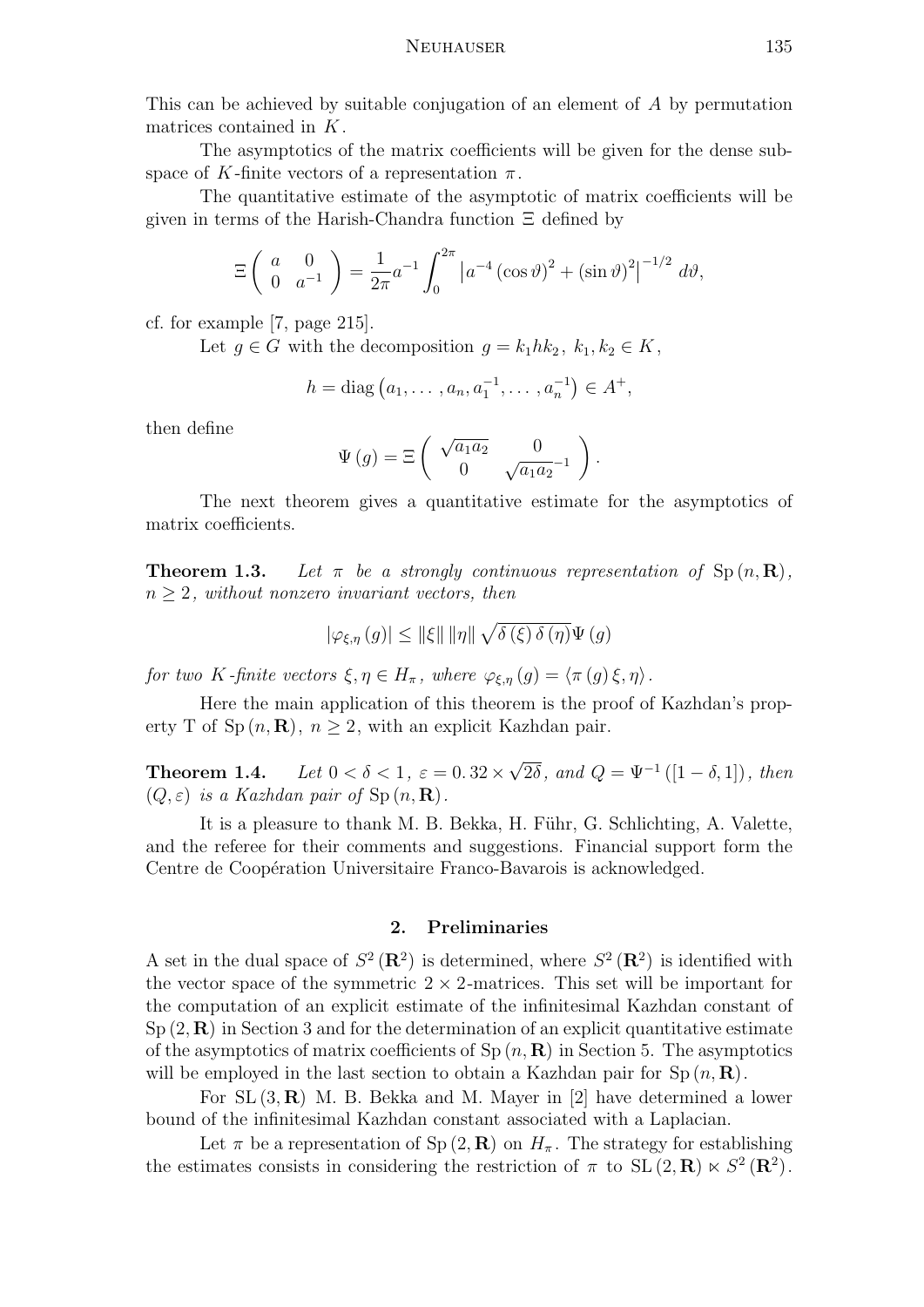#### 136 Neuhauser

There is a spectral measure on the dual group  $\widehat{N}$  corresponding to  $\pi|_N$  where  $N = S<sup>2</sup>(\mathbf{R}<sup>2</sup>)$  is an abelian subgroup. The main problem here will be to find a set  $W \subset \widehat{N}$  of which the spectral measure can be computed and estimated under the action of a suitably defined one parameter subgroup.

The subgroup

$$
P = \left\{ \left( \begin{array}{cc} a & b \\ 0 & a^{T-1} \end{array} \right) : a \in SL(2, \mathbf{R}), ab^T = ba^T \right\} \cong SL(2, \mathbf{R}) \ltimes S^2 (\mathbf{R}^2)
$$

will be considered. If  $\xi$  is a vector fixed by the subgroup

$$
N = \left\{ \left( \begin{array}{ccc} 1 & 0 & x & y \\ 0 & 1 & y & z \\ 0 & 0 & 1 & 0 \\ 0 & 0 & 0 & 1 \end{array} \right) : x, y, z \in \mathbf{R} \right\} \cong \mathbf{R}^{3},
$$

then  $\xi$  is a fixed vector of Sp  $(2, \mathbf{R})$ , cf. for example [10, page 88].

So it can be supposed that  $\pi$  has no nonzero N-invariant vector. Let E be the spectral measure of  $\widehat{N}$ . Then  $\pi|_N = \int_{\widehat{N}} \chi dE(\chi)$  and  $E(\{0\}) = 0$ . For Borel sets  $W \subset \widehat{N}$  we have  $E(a \cdot W) = \pi(a) E(W) \pi(a)^{-1}$  for all  $a \in SL(2, \mathbf{R})$ .

Let  $\rho$  denote the action of SL  $(2, \mathbf{R})$  on  $S^2(\mathbf{R}^2)$  by  $\rho(a) b = aba^T$ . We have that  $a^T = \omega a^{-1} \omega^{-1}$  for  $\omega = \begin{pmatrix} 0 & -1 \\ 1 & 0 \end{pmatrix}$  and  $a \in SL(2, \mathbf{R})$ . So the dual operation on  $\hat{N}$  is equivalent to the usual operation  $\rho$  since  $tr (ba^Tca) = tr (aba^Tc)$ .

The following basis

$$
s_1 = \left(\begin{array}{cc} 1 & 0 \\ 0 & 1 \end{array}\right), s_2 = \left(\begin{array}{cc} 1 & 0 \\ 0 & -1 \end{array}\right), s_3 = \left(\begin{array}{cc} 0 & 1 \\ 1 & 0 \end{array}\right)
$$

of  $S^2(\mathbf{R}^2)$  is chosen. The isomorphism

$$
\begin{pmatrix} x \\ y \\ z \end{pmatrix} \mapsto xs_1 + ys_2 + zs_3 = \begin{pmatrix} x + y & z \\ z & x - y \end{pmatrix}
$$

yields an identification between  $\hat{N} \cong N \cong S^2 (\mathbf{R}^2)$  and  $\mathbf{R}^3$ . The spectral measure E is now considered to be defined on  $\mathbb{R}^3$ .

For an angle  $0 < \vartheta < \pi$  and  $h \in \mathbf{R}$  define

$$
S_h^+(\theta) = \left\{ \left( \begin{array}{c} x \\ hx + y \cos \beta \\ y \sin \beta \end{array} \right) : x \in \mathbf{R}, y > 0, -\theta < \beta \le \theta \right\}.
$$

For  $0 < \vartheta < \frac{\pi}{2}$  one has

$$
S_h^+(\theta) = \left\{ \begin{pmatrix} x \\ hx + y \\ y \tan \beta \end{pmatrix} : x \in \mathbf{R}, y > 0, -\theta < \beta \le \theta \right\}.
$$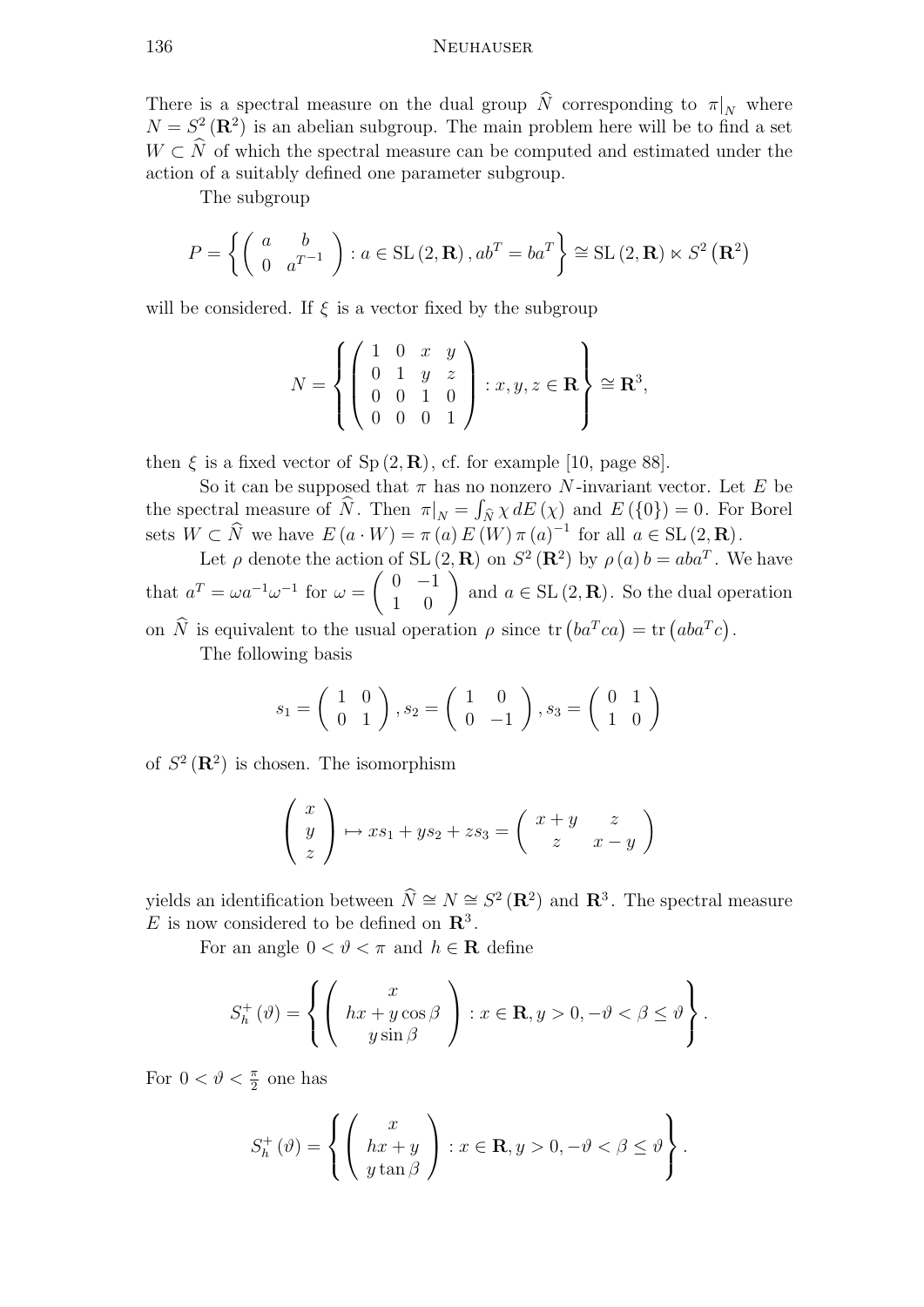Let  $g_0(\alpha) = \begin{pmatrix} \cos(\alpha/2) & -\sin(\alpha/2) \\ \sin(\alpha/2) & \cos(\alpha/2) \end{pmatrix}$ . Then in the chosen basis  $g_0(\alpha)$  acts on  $\mathbb{R}^3$  by

$$
\left(\begin{array}{ccc} 1 & 0 & 0 \\ 0 & \cos\alpha & -\sin\alpha \\ 0 & \sin\alpha & \cos\alpha \end{array}\right).
$$

Hence

$$
g_0(\alpha) \cdot S_0^+(\vartheta) = \left\{ \left( \begin{array}{c} x \\ y \cos \beta \\ y \sin \beta \end{array} \right) : x \in \mathbf{R}, y > 0, -\vartheta + \alpha < \beta \le \vartheta + \alpha \right\}.
$$

This implies that  $g_0(2\theta) \cdot S_0^+(\theta)$  and  $S_0^+(\theta)$  are disjoint.

Let  $\xi$  be a unit eigenvector of the image  $\pi(K)$ , then  $\pi(g_0(\alpha))\xi = e^{in\alpha/2}\xi$ for an  $n \in \mathbb{Z}$ . As  $g_0(\alpha) \in SL(2, \mathbb{R}),$ 

$$
\pi (g_0 (\alpha)) E (S_0^+ (\vartheta)) \xi = \pi (g_0 (\alpha)) E (S_0^+ (\vartheta)) \pi (g_0 (\alpha))^{-1} \pi (g_0 (\alpha)) \xi \n= E (g_0 (\alpha) \cdot S_0^+ (\vartheta)) \pi (g_0 (\alpha)) \xi \n= e^{in\alpha/2} E (g_0 (\alpha) \cdot S_0^+ (\vartheta)) \xi
$$

and so

$$
\begin{array}{rcl} \left\|E\left(S_0^+(\vartheta)\right)\xi\right\| & = & \left\|\pi\left(g_0\left(\alpha\right)\right)E\left(S_0^+\left(\vartheta\right)\right)\xi\right\| \\ & = & \left\|E\left(g_0\left(\alpha\right)\cdot S_0^+\left(\vartheta\right)\right)\xi\right\|.\end{array}
$$

On the other hand  $S_0^+(\theta)$  and  $g_0(\alpha) \cdot S_0^+(\theta)$  are disjoint for  $2\theta \leq \alpha \leq 2\pi$  $2\vartheta$ . Hence  $E(S_0^+(\vartheta)) E(g_0(\alpha) \cdot S_0^+(\vartheta)) = 0$  and  $E(S_0^+(\vartheta)) \xi$  is orthogonal to  $E\left(g_{0}\left(\alpha\right)\cdot S_{0}^{+}\left(\vartheta\right)\right)\xi.$ 

Let now  $n \geq 2$ ,  $\vartheta = \pi/n$ , and  $\alpha_j = 2\pi j/n$  for  $0 \leq j \leq n-1$ , then

$$
\mathbf{R}^{3} \setminus \{0\} = \bigcup_{j=0}^{n-1} g_{0}(\alpha_{j}) \cdot S_{0}^{+}(\vartheta)
$$

where the union is disjoint. So  $\sum_{j=0}^{n-1} E(g_0(\alpha_j) \cdot S_0^+(\theta)) = id_{H_{\pi}}$ . This way  $\xi$  can be decomposed into vectors of equal length  $\xi = \sum_{j=0}^{n-1} E(g_0(\alpha_j) \cdot S_0^+(\theta)) \xi$ . If  $\xi$ is a unit vector

$$
\left\|E\left(S_0^+\left(\vartheta\right)\right)\xi\right\|^2=1/n=\vartheta/\pi.
$$

This equality can be extended first to all  $\vartheta = r\pi$  with  $r \in \mathbf{Q} \cap [0,1]$  and then to all  $r \in [0, 1]$ . This proves the following.

Lemma 2.1. For  $0 < \vartheta < \pi$ :

$$
\left\|E\left(S_0^+\left(\vartheta\right)\right)\xi\right\|^2=\vartheta/\pi.
$$

Let now

$$
S_h^{-}(\vartheta) = \left\{ \begin{pmatrix} x \\ hx + y \cos \beta \\ y \sin \beta \end{pmatrix} : x \in \mathbf{R}, y < 0, -\vartheta < \beta \le \vartheta \right\}
$$
  
=  $g_0(\pi) \cdot S_{-h}^{+}(\vartheta)$ ,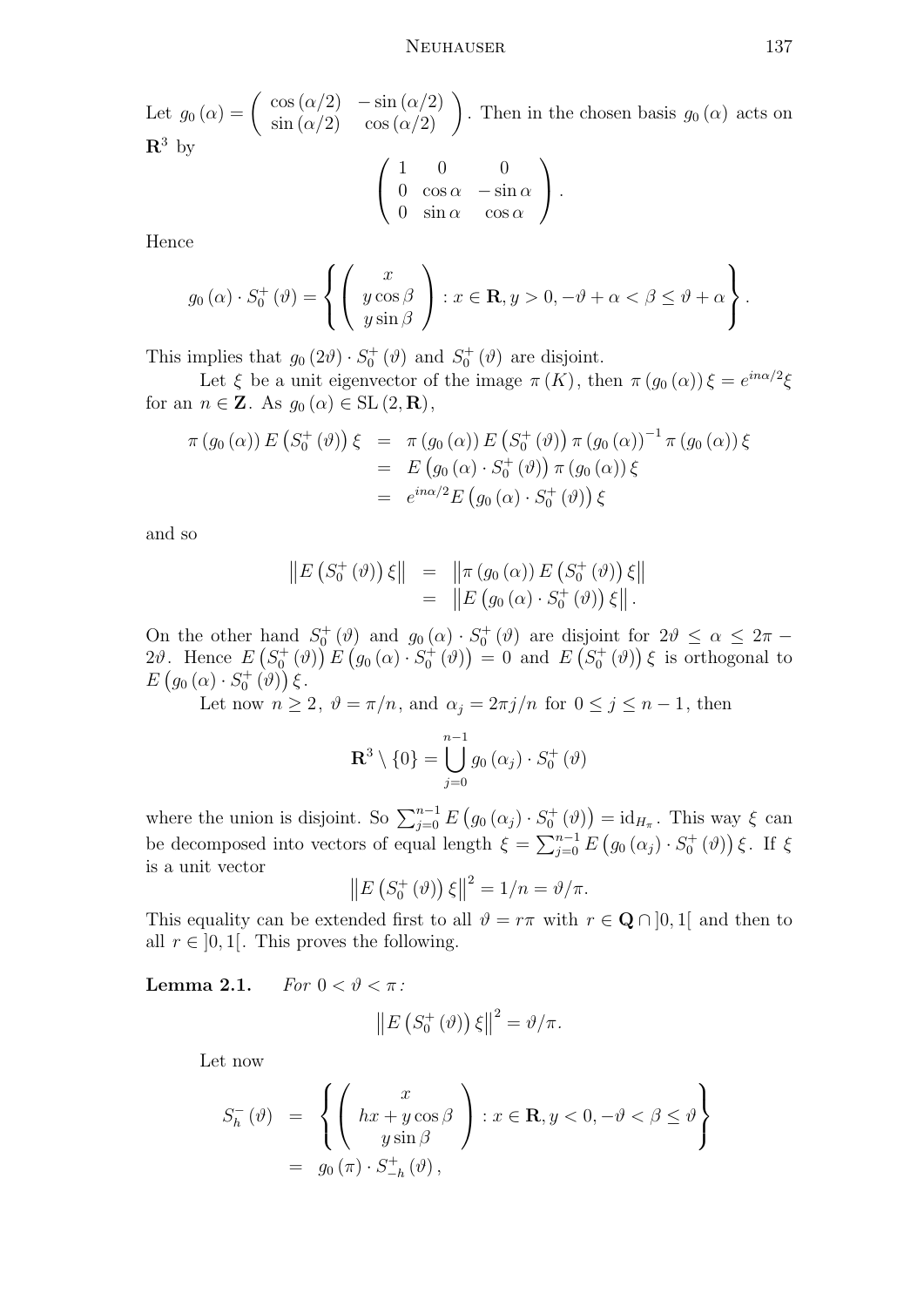then  $||E(S_0^ \left\|\frac{d}{dx}\left(\theta\right)\right\|^{2} = \left\|E\left(S_{0}^{+}\left(\theta\right)\right)\xi\right\|^{2} = \vartheta/\pi.$ 

 $|| - || L || \omega_0 (U) ||$ Let  $S_0(\vartheta) = S_0^{\dagger}(\vartheta) \cup S_0^{-}$  $S_0^-\left(\vartheta\right),\,\,W^+\left(\vartheta\right)\,\,=\,\,S_1^+\left(\vartheta\right)\,\cap\,S_0^+\left(2\vartheta\right),\,\,\,W^-\left(\vartheta\right)\,\,=\,\,$  $S_1^ \binom{1}{1}$   $(\vartheta) \cap S_0^ \widetilde{\mathcal{W}}(0,0) = \widetilde{\mathcal{W}}(\widehat{\mathcal{V}}) = \widetilde{\mathcal{W}}(\widehat{\mathcal{V}}) \cup W^+(\widehat{\mathcal{V}})$  for  $0 < \vartheta < \pi/2$ .

The determination of the spectral measure of  $W(\vartheta)$  is a more difficult task. This will be done in the next section.

## 3. Kazhdan constants associated with a Laplacian

The next proposition is an important step in the determination of the infinitesimal Kazhdan constant associated with  $\Delta$ .

**Proposition 3.1.** For  $0 < \vartheta < \pi/2$  and a unit K-eigenvector  $\xi$  the spectral measure is  $||E(W(\vartheta))\xi||^2 = 2\vartheta/\pi$ .

The proof is postponed to Appendix A.

Now it will be investigated how  $W(\vartheta)$  behaves under the action of the one parameter group  $g_1(t) = \begin{pmatrix} \exp(t/2) & 0 \\ 0 & \exp(-t/2) \end{pmatrix}$ . Then  $g_1(t)$  acts on  $S^2(\mathbf{R}^2)$ with the above basis by  $\sqrt{ }$ 

$$
\left(\begin{array}{ccc}\n\cosh t & \sinh t & 0\\
\sinh t & \cosh t & 0\\
0 & 0 & 1\n\end{array}\right).
$$

Hence

$$
g_1(t) \cdot S_1^+(\vartheta) = \left\{ \begin{pmatrix} x \\ x+y \\ ye^t \tan \beta \end{pmatrix} : x \in \mathbf{R}, y > 0, -\vartheta < \beta \le \vartheta \right\}
$$
  
=  $S_1^+$  (arctan  $(e^t \tan \vartheta)$ )

and

$$
g_1(t) \cdot W^{\pm}(\vartheta) = S_1^{\pm} \left(\arctan\left(e^t \tan \vartheta\right)\right) \cap \left(g_1(t) \cdot S_0^{\pm}(2\vartheta)\right).
$$

Here

$$
g_1(t) \cdot S_0^{\pm}(\vartheta)
$$
  
= 
$$
\left\{ \begin{pmatrix} x \cosh t + y \cos \beta \sinh t \\ x \sinh t + y \cos \beta \cosh t \\ y \sin \beta \end{pmatrix} : x \in \mathbf{R}, \pm y > 0, -\vartheta < \beta \le \vartheta \right\}.
$$

Since  $x \in \mathbf{R}$  is arbitrary, replace x by  $\frac{x-y\cos\beta\sinh t}{\cosh t}$ . Then the first coordinate becomes x and the second  $(x - y \cos \beta \sinh t) \tanh t + y \cos \beta \cosh t = x \tanh t + y \cos \beta \cosh t$  $y\cos\beta$  $\frac{y \cos \beta}{\cosh t}$ . So

$$
g_1(t) \cdot S_0^{\pm}(\vartheta) = \left\{ \left( \begin{array}{c} x \\ x \tanh t + \frac{y \cos \beta}{\cosh t} \\ y \sin \beta \end{array} \right) : x \in \mathbf{R}, \pm y > 0, -\vartheta < \beta \le \vartheta \right\}
$$
  
=  $S_{\tanh t}^{\pm} (\arctan (\cosh t \tan \vartheta)).$ 

The next proposition determines a  $\vartheta_t$  dependent of t and  $\vartheta$  such that  $W(\vartheta_t)$  is contained in  $g_1(t) \cdot W(\vartheta)$  giving in the corollary below a lower bound for the spectral measure of  $W(\vartheta_t)$  as an immediate consequence.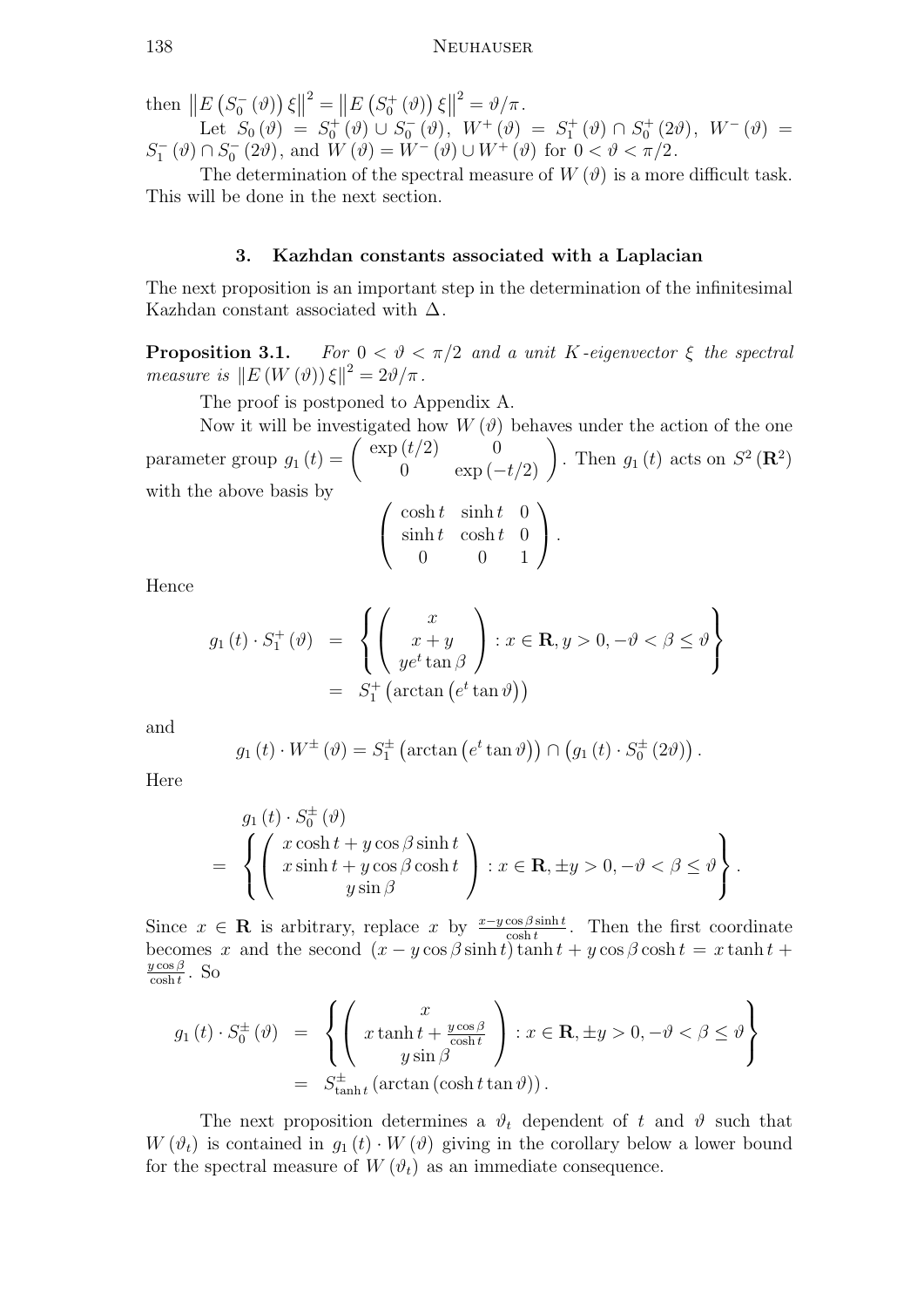Proposition 3.2. For  $0 < \vartheta < \pi/2$  and  $t > 0$  holds  $g_1(t) \cdot W(\vartheta) \supseteq$  $W(\arctan(e^t \tan \vartheta)).$ 

The proof is postponed to Appendix B.

Corollary 3.3. For  $0 < \vartheta < \pi/2$  and  $t > 0$ ,

$$
||E(g_1(t) \cdot W(\vartheta))\xi||^2 \ge \frac{2}{\pi}\arctan(e^t \tan \vartheta).
$$

The purpose of all this is to obtain an estimate of  $\|d\pi(Y_1)\xi\|$ , where  $Y_1 = \frac{1}{2}$ 2  $\begin{pmatrix} 1 & 0 \end{pmatrix}$  $0 -1$ ), for a smooth SO (2)-finite unit vector  $\xi$ . Observe that  $g_1(t) = \exp(tY_1).$ 

**Proposition 3.4.** Let  $\pi$  be a representation of SL(2, R)  $\ltimes S^2(\mathbb{R}^2)$  without nonzero  $S^2(\mathbf{R}^2)$ -invariant vectors, then

$$
||d\pi(Y_1)\xi|| \ge \frac{1}{2\sqrt{2\pi}}\frac{\sin(2\vartheta)}{\sqrt{\vartheta}}
$$

for every smooth SO (2)-eigenvector  $\xi$  with  $\|\xi\| = 1$ .

**Proof.** For  $\xi$  smooth of norm 1:

$$
||E (g_1 (t) \cdot W (\vartheta)) \xi|| = ||\pi (g_1 (t)) E (W (\vartheta)) \pi (g_1 (-t)) \xi||
$$
  
= 
$$
||E (W (\vartheta)) \pi (g_1 (-t)) \xi||.
$$

Differentiating at  $t = 0$  yields

$$
\frac{d}{dt} ||E (g_1 (t) \cdot W (\vartheta)) \xi||^2 \Big|_{t=0}
$$
\n
$$
= \frac{d}{dt} ||E (W (\vartheta)) \pi (g_1 (-t)) \xi||^2 \Big|_{t=0}
$$
\n
$$
= -\langle d\pi (Y_1) \xi, E (W (\vartheta)) \xi \rangle - \langle E (W (\vartheta)) \xi, d\pi (Y_1) \xi \rangle.
$$

If f is a real function differentiable at 0 with  $f(0) = 0$  and  $f(x) \ge 0$  for  $x \ge 0$ , then  $f'(0) \geq 0$ . Together with Corollary 3.3 this implies

$$
\frac{d}{dt} ||E(g_1(t) \cdot W(\vartheta))\xi||^2\Big|_{t=0}
$$
  
\n
$$
\geq \frac{2}{\pi} \frac{d}{dt} \arctan (e^t \tan \vartheta) \Big|_{t=0} = \frac{2}{\pi} \frac{1}{1 + (\tan \vartheta)^2} \tan \vartheta
$$
  
\n
$$
= \frac{2}{\pi} (\cos \vartheta)^2 \tan \vartheta = \frac{2}{\pi} \cos \vartheta \sin \vartheta = \frac{1}{\pi} \sin (2\vartheta).
$$

Hence

$$
2 \left\| d\pi \left( Y_1 \right) \xi \right\| \sqrt{\frac{2\vartheta}{\pi}} \ge -\left\langle d\pi \left( Y_1 \right) \xi, E \left( W \left( \vartheta \right) \right) \xi \right\rangle - \left\langle E \left( W \left( \vartheta \right) \right) \xi, d\pi \left( Y_1 \right) \xi \right\rangle
$$

$$
= \left. \frac{d}{dt} \left\| E \left( g_1 \left( t \right) \cdot W \left( \vartheta \right) \right) \xi \right\|^2 \right|_{t=0}
$$

$$
\ge \left. \frac{1}{\pi} \sin \left( 2\vartheta \right) \right.
$$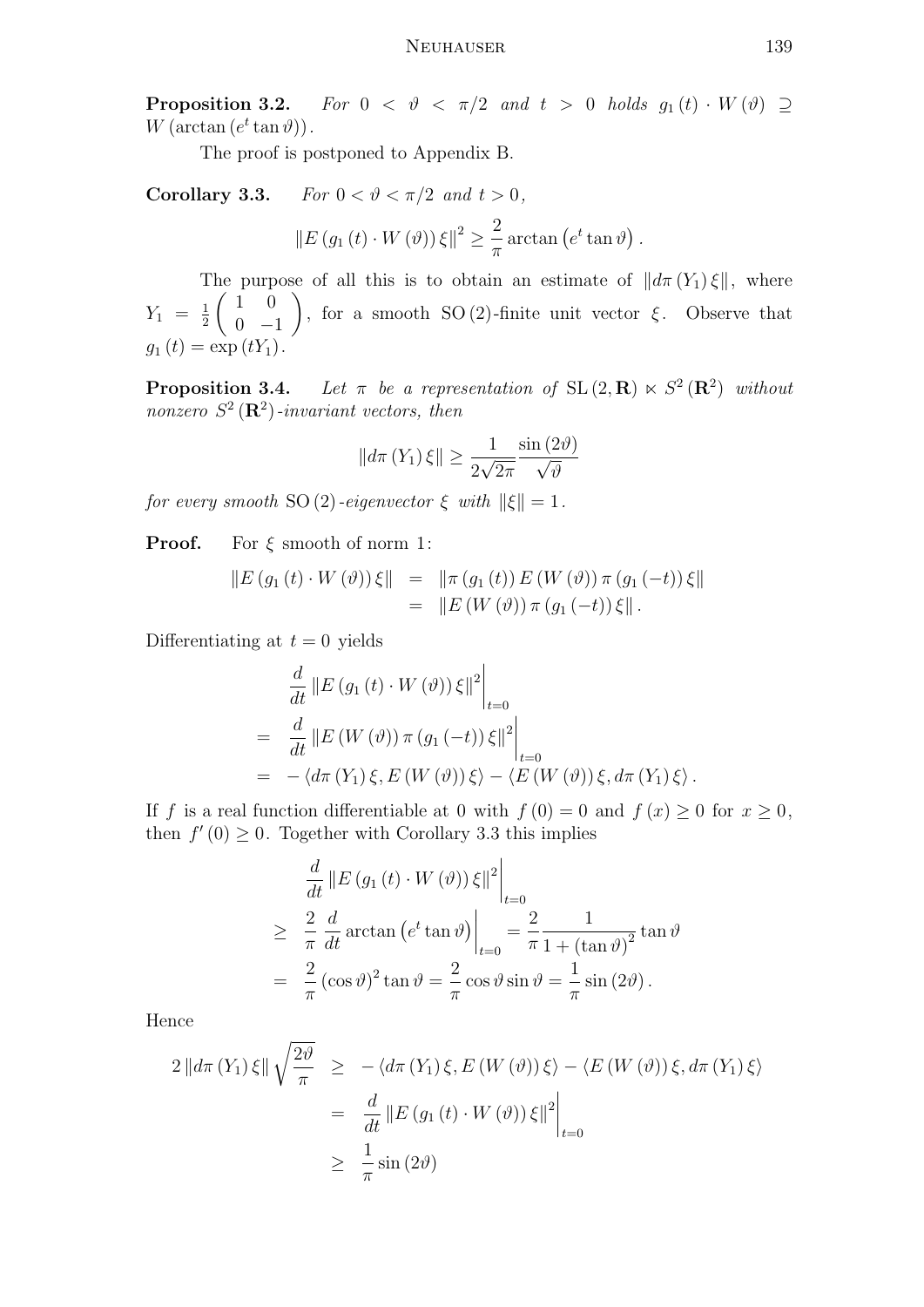and

$$
||d\pi(Y_1)\xi|| \ge \frac{1}{2\sqrt{2\pi}}\frac{\sin(2\vartheta)}{\sqrt{\vartheta}}
$$

for every smooth K-eigenvector  $\xi$  of norm 1.

For  $Y_2 = \frac{1}{2}$ 2  $\begin{pmatrix} 0 & 1 \\ 1 & 0 \end{pmatrix}$ , conjugate to  $Y_1$ , the same equality holds. Together with  $Y_0 = \frac{1}{2}$ 2  $\begin{pmatrix} 0 & -1 \\ 1 & 0 \end{pmatrix}$ , the three elements  $Y_0, Y_1, Y_2$  form a basis of the Lie algebra of  $SL(2, \mathbf{R})$  orthogonal with respect to the Killing form. The corresponding Casimir operator is  $C = \frac{1}{2}$  $\frac{1}{2}(Y_1^2 + Y_2^2 - Y_0^2)$  and the corresponding Laplacian is  $\Delta = -Y_1^2 - Y_2^2 - Y_0^2 = -2\tilde{C} - 2Y_0^2.$ 

**Theorem 3.5.** Let  $\pi$  be a representation of SL  $(2, \mathbf{R}) \ltimes S^2 (\mathbf{R}^2)$  without nonzero  $S^2(\mathbf{R}^2)$ -invariant vectors, then

$$
\left\langle d\pi\left(\Delta\right)\eta,\eta\right\rangle \geq\frac{1}{4\pi}\sup_{0<\vartheta<\pi/2}\frac{\left(\sin\left(2\vartheta\right)\right)^{2}}{\vartheta}
$$

for every smooth SO  $(2)$ -finite unit vector  $\eta$ .

**Proof.** Let  $\eta = \sum_{k=1}^r \xi_k$  be the orthogonal decomposition of  $\eta$  into  $d\pi(Y_0)$ eigenvectors, then the observation that  $C$  commutes with  $Y_0$  implies

$$
\langle d\pi (\Delta) \eta, \eta \rangle
$$
\n
$$
= \langle d\pi (-2Y_0^2) \eta, \eta \rangle + \langle d\pi (-2C) \eta, \eta \rangle
$$
\n
$$
= \sum_{k=1}^r \langle d\pi (-2Y_0^2) \xi_k, \xi_k \rangle + \langle d\pi (-2C) \xi_k, \xi_k \rangle = \sum_{k=1}^r \langle d\pi (\Delta) \xi_k, \xi_k \rangle
$$
\n
$$
\geq \sum_{k=1}^r 2 \left( \frac{1}{2\sqrt{2\pi}} \frac{\sin (2\vartheta)}{\sqrt{\vartheta}} \right)^2 ||\xi_k||^2 = \frac{1}{4\pi} \frac{\sin^2 (2\vartheta)}{\vartheta} ||\eta||^2.
$$

The following basis of the Lie algebra  $sp(2, \mathbf{R})$  will be considered which contains elements corresponding to  $Y_1$  and  $Y_2$ . The Lie algebra sp  $(2,\mathbf{R})$  admits a Cartan decomposition into  $sp(2, \mathbf{R}) = k \oplus p$  where  $k = so(4, \mathbf{R}) \cap sp(2, \mathbf{R})$  and  $p = S^2(\mathbf{R}^2) \cap \text{sp}(2, \mathbf{R})$ . With

$$
X_0 = \frac{1}{2} \begin{pmatrix} 0 & -1 & 0 & 0 \\ 1 & 0 & 0 & 0 \\ 0 & 0 & 0 & -1 \\ 0 & 0 & 1 & 0 \end{pmatrix}, X_1 = \frac{1}{2} \begin{pmatrix} 1 & 0 & 0 & 0 \\ 0 & -1 & 0 & 0 \\ 0 & 0 & -1 & 0 \\ 0 & 0 & 0 & 1 \end{pmatrix},
$$
  

$$
X_2 = \frac{1}{2} \begin{pmatrix} 0 & 1 & 0 & 0 \\ 1 & 0 & 0 & 0 \\ 0 & 0 & 0 & -1 \\ 0 & 0 & -1 & 0 \end{pmatrix}, X_3 = \frac{1}{2} \begin{pmatrix} 1 & 0 & 0 & 0 \\ 0 & 1 & 0 & 0 \\ 0 & 0 & -1 & 0 \\ 0 & 0 & 0 & -1 \end{pmatrix}.
$$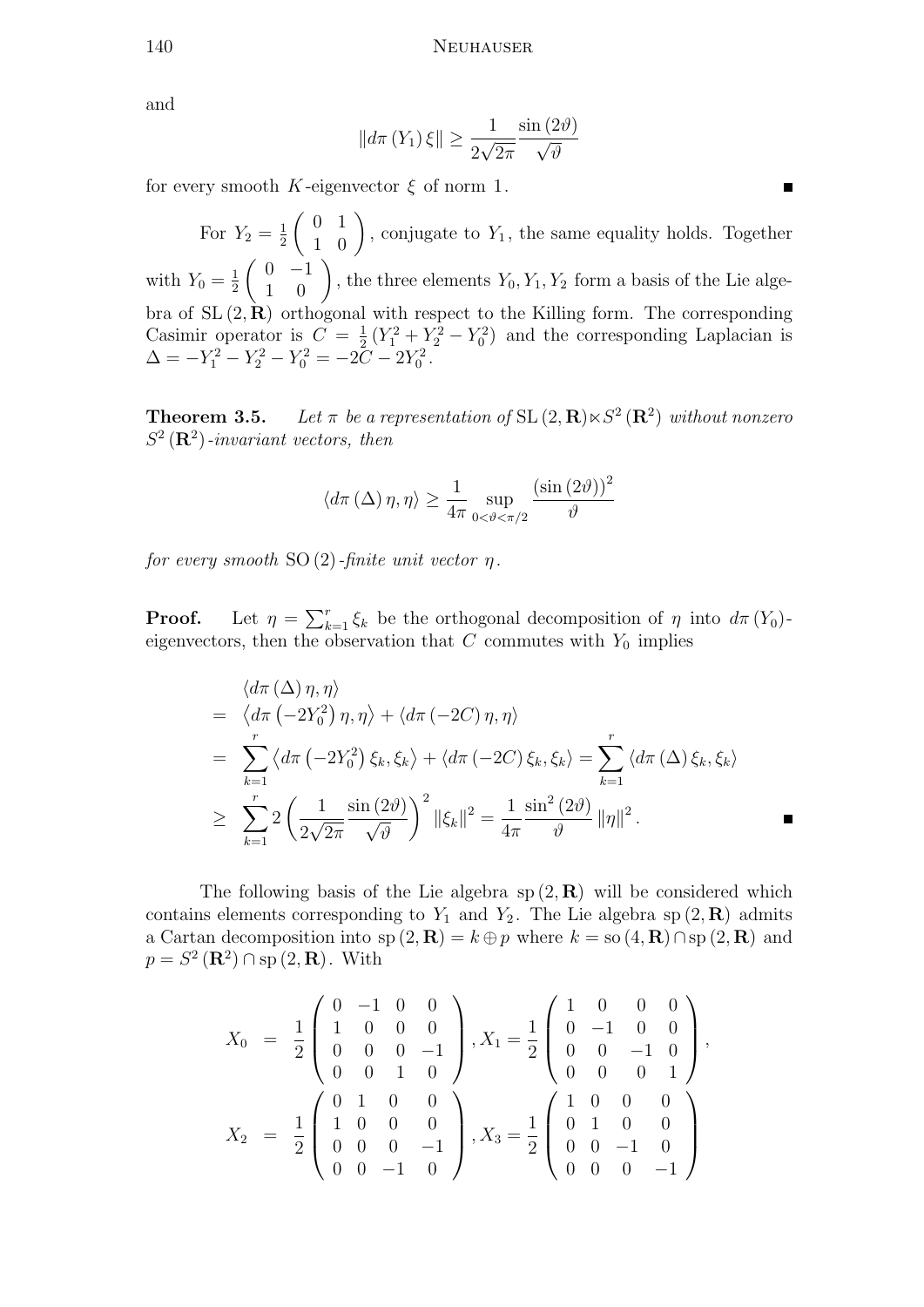and

$$
X_4 = \frac{1}{2} \begin{pmatrix} 0 & 0 & 1 & 0 \\ 0 & 0 & 0 & 1 \\ 1 & 0 & 0 & 0 \\ 0 & 1 & 0 & 0 \end{pmatrix}, X_5 = \frac{1}{2} \begin{pmatrix} 0 & 0 & 1 & 0 \\ 0 & 0 & 0 & -1 \\ 1 & 0 & 0 & 0 \\ 0 & -1 & 0 & 0 \end{pmatrix},
$$
  
\n
$$
X_6 = \frac{1}{2} \begin{pmatrix} 0 & 0 & 0 & 1 \\ 0 & 0 & 1 & 0 \\ 0 & 1 & 0 & 0 \\ 1 & 0 & 0 & 0 \end{pmatrix}, X_7 = \frac{1}{2} \begin{pmatrix} 0 & 0 & 1 & 0 \\ 0 & 0 & 0 & 1 \\ -1 & 0 & 0 & 0 \\ 0 & -1 & 0 & 0 \end{pmatrix},
$$
  
\n
$$
X_8 = \frac{1}{2} \begin{pmatrix} 0 & 0 & 1 & 0 \\ 0 & 0 & 0 & -1 \\ -1 & 0 & 0 & 0 \\ 0 & 1 & 0 & 0 \end{pmatrix}, X_9 = \frac{1}{2} \begin{pmatrix} 0 & 0 & 0 & 1 \\ 0 & 0 & 1 & 0 \\ 0 & -1 & 0 & 0 \\ -1 & 0 & 0 & 0 \end{pmatrix}
$$

the Casimir operator satisfies

$$
C = 2\left(X_1^2 + X_2^2 + X_3^2 + X_4^2 + X_5^2 + X_6^2 - \left(X_7^2 + X_8^2 + X_9^2 + X_0^2\right)\right).
$$

The elements  $X_0, X_7, X_8, X_9$  form a basis of k and  $X_1, X_2, X_3, X_4, X_5, X_6$  form a basis of p. Let  $\eta$  be a smooth  $Sp(2, \mathbf{R}) \cap SO(4)$ -finite unit vector, then

$$
\langle d\pi(\Delta)\,\eta,\eta\rangle\geq \langle d\pi(\Delta_1)\,\eta,\eta\rangle\,,
$$

with  $\Delta_1 = -X_0^2 - X_1^2 - X_2^2 = -2X_0^2 - 2C_1$  where  $C_1 = \frac{1}{2}$  $\frac{1}{2}(-X_0^2 + X_1^2 + X_2^2)$  is the Casimir operator of a Lie subalgebra isomorphic to sl $(\vec{2}, \mathbf{R})$ . By Theorem 3.5 this shows that  $\langle d\pi(\Delta)\eta,\eta\rangle \geq (4\pi)^{-1}(\sin(2\vartheta))^{\frac{1}{2}}/\vartheta$  for every smooth Sp  $(2,\mathbf{R})\cap$ SO (4)-finite unit vector  $\eta$  of a representation  $\pi$  without nonzero  $S^2(\mathbf{R}^2)$ -invariant vectors.

To conclude the proof of Theorem 1.2 let  $\pi$  be a representation of Sp  $(2,\mathbf{R})$ without nonzero invariant vector. If the restriction to  $S^2(\mathbf{R}^2)$  would have a nonzero invariant vector this would imply the contradiction that  $Sp(2, \mathbf{R})$  would have a nonzero invariant vector by an argument similar to the one for  $SL(2,\mathbf{R})$ in [10, page 88]. For more details see also the proof of Theorem 4.3. In the notation used there a nonzero  $S^2(\mathbf{R}^2)$ -invariant vector would imply a nonzero vector invariant under  $G_{1,1}$ ,  $G_{1,2}$ , and  $G_{2,2}$  (see next section). But these three subgroups together generate  $Sp(2,\mathbf{R})$ .

By Theorem 3.5 now only the maximum of the function  $\vartheta \mapsto (\sin(2\vartheta))^2/\vartheta$ has to be considered which is obtained at approximately  $\vartheta \approx 0.582781$  so

$$
\frac{1}{4\pi} \sup_{0 < \vartheta < \pi/2} \frac{\left(\sin\left(2\vartheta\right)\right)^2}{\vartheta} \approx 0.115325 > 0.11532.
$$

## 4. Vanishing of matrix coefficients

In this section the qualitative behavior of the matrix coefficients of  $\text{Sp}(n, \mathbf{R})$  will be analyzed in an elementary manner. The case  $SL(n, \mathbf{R})$  was done in [7].

The following notion will be used.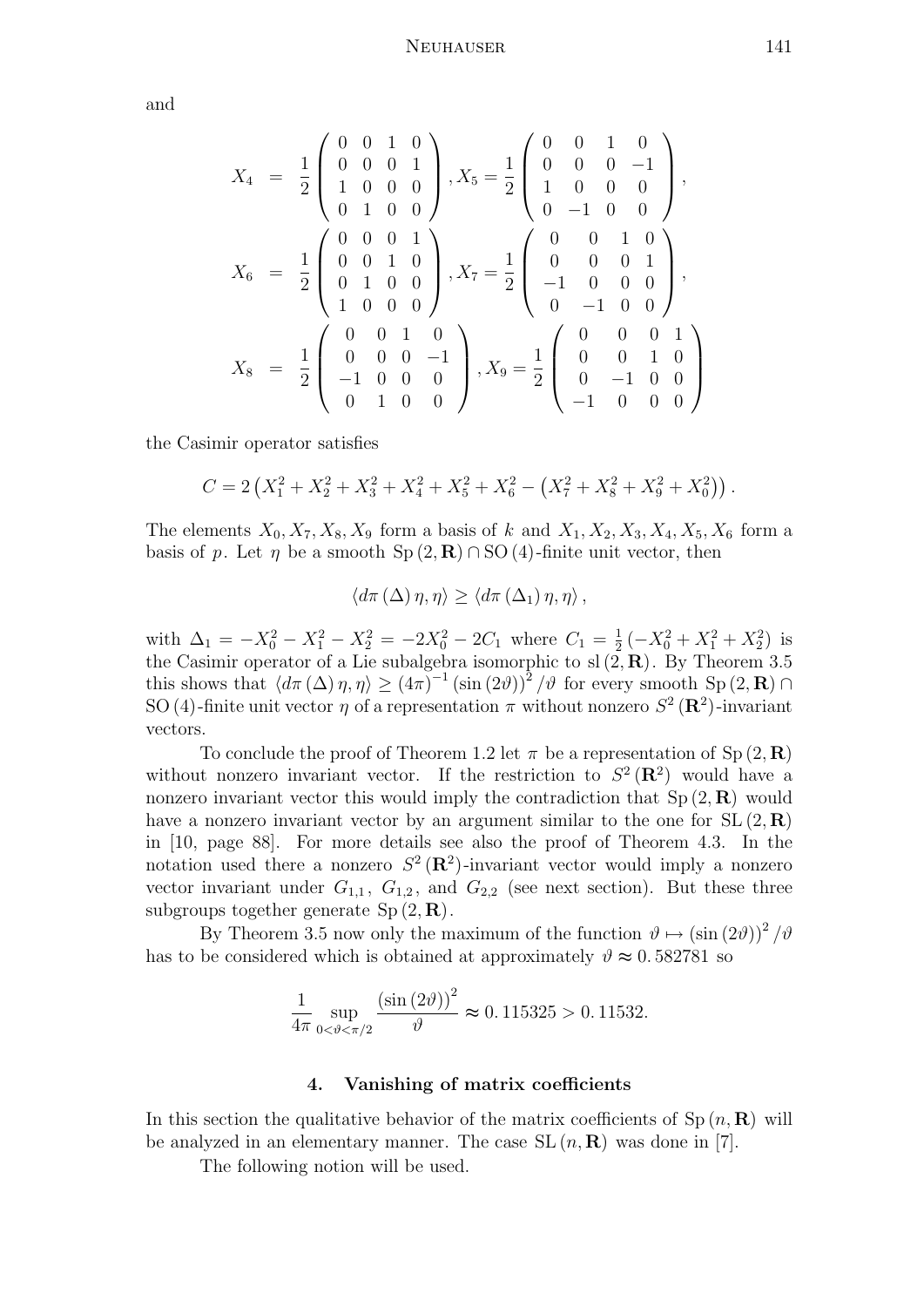Let X be a Hausdorff topological space. A complex valued function  $f$  is said to vanish at infinity if for every  $\varepsilon > 0$  there exists a compact set  $C \subset X$  such that  $|f(x)| < \varepsilon$  for all  $x \in X \setminus C$ .

A sequence goes to  $\infty$  in X if it has no limit point in X. If X is second countable a complex valued function f vanishes at  $\infty$  if  $\lim_{m\to\infty} f(x) = 0$  for every sequence  $(x_m)_{m\in\mathbb{N}}$  in X going to  $\infty$ . This will be used for Sp  $(n, \mathbb{R})$ .

The following is easily deduced from the fact that  $Sp(n, \mathbf{R}) = KA^+K$  and  $\pi(K)$  is compact.

**Lemma 4.1.** Let  $\pi$  be a representation of  $\text{Sp}(n,\mathbf{R})$  on  $H_{\pi}$  such that the matrix coefficients do not vanish at infinity; then there are  $\xi, \eta \in H_{\pi}$  and a sequence  $(g_m)_{m\in\mathbb{N}}$  with  $g_m \in A^+$  and  $g_m \to \infty$  such that  $(\langle \pi(g_m)\xi, \eta \rangle)_{m\in\mathbb{N}}$  does not converge to 0.

The subgroup

$$
N_1 = \left\{ \left( \begin{array}{cccc} 1 & 0 & x & y^T \\ 0 & I & y & 0 \\ 0 & 0 & 1 & 0 \\ 0 & 0 & 0 & I \end{array} \right) : x \in \mathbf{R}, y \in \mathbf{R}^{n-1} \right\}
$$

of  $Sp(n, R)$  will be important. The following proposition shows that a representation of Sp  $(n, \mathbf{R})$  which has a matrix coefficient that does not vanish at  $\infty$ has in fact a nonzero vector which is  $N_1$ -invariant. The next theorem will show this vector is in fact invariant by proving that some specific subgroups generate  $Sp(n,\mathbf{R})$ .

**Proposition 4.2.** Let  $\pi$  be a strongly continuous unitary representation of  $\text{Sp}(n,\mathbf{R})$  on  $H_{\pi}$  and suppose that a matrix coefficient of  $\pi$  does not vanish at  $\infty$ , then there is a nonzero  $N_1$ -invariant vector.

**Proof.** By Lemma 4.1 there is a sequence  $(g_m)_{m\in\mathbb{N}}$  which goes to infinity with  $g_m \in A^+$  and  $a \xi \in H_\pi$  such that the sequence  $(\pi(g_m)\xi)_{m\in\mathbb{N}}$  does not converge weakly to 0. After passing to a subsequence it can be assumed that  $(\pi (g_m)\xi)_{m\in\mathbb{N}}$ converges in the weak topology to  $\eta \neq 0$  since  $\pi(g_m)$  is unitary and the unit ball is compact in the weak topology.

Let 
$$
g_m = \begin{pmatrix} a_m & 0 \\ 0 & a_m^{-1} \end{pmatrix}
$$
 with  

$$
a_m = \text{diag}(a_{m,1}, \dots, a_{m,n}), a_{m,1} \geq \dots \geq a_{m,n} \geq 1.
$$

As  $a_m \to \infty$ , we have  $a_{m,1}^{-1} \to 0$ . The elements  $g_m^{-1} h g_m$  converge to the identity  $I_n$  for  $m \to \infty$  and  $h \in N_1$  as

$$
\left(\begin{array}{cc} a^{-1} & 0 \\ 0 & a \end{array}\right) \left(\begin{array}{cc} I_n & b \\ 0 & I_n \end{array}\right) \left(\begin{array}{cc} a & 0 \\ 0 & a^{-1} \end{array}\right) = \left(\begin{array}{cc} I_n & a^{-1}ba^{-1} \\ 0 & I_n \end{array}\right)
$$

with a diagonal and  $b \in S^2(\mathbf{R}^n)$ ,

$$
\begin{pmatrix} a_{m,1}^{-1} & 0 \\ 0 & d_m^{-1} \end{pmatrix} \begin{pmatrix} x & y^T \\ y & 0 \end{pmatrix} \begin{pmatrix} a_{m,1}^{-1} & 0 \\ 0 & d_m^{-1} \end{pmatrix} = \begin{pmatrix} a_{m,1}^{-2}x & a_{m,1}^{-1}y^Td_m^{-1} \\ a_{m,1}^{-1}d_m^{-1}y & 0 \end{pmatrix}
$$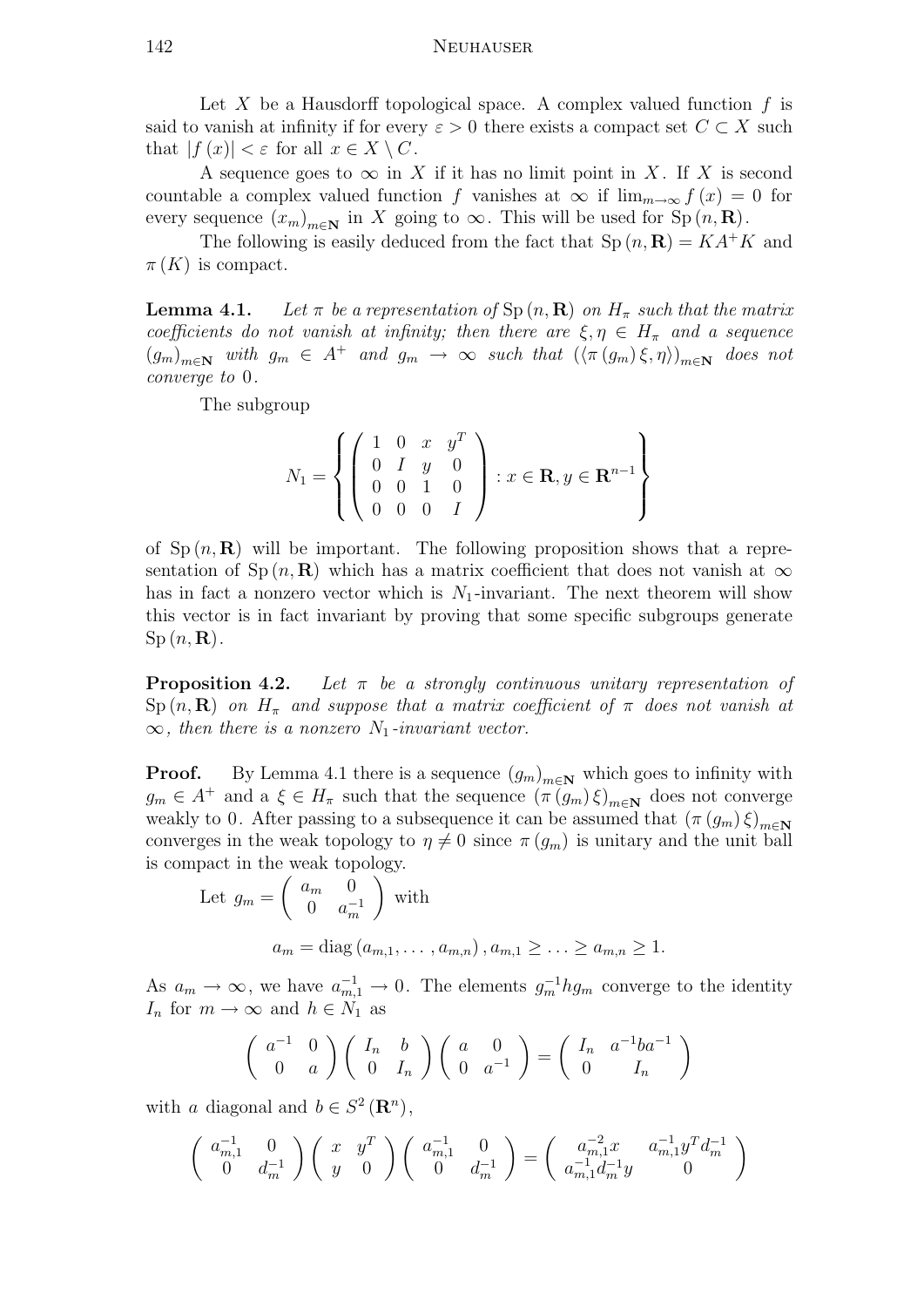### NEUHAUSER 143

with  $d_m = \text{diag}(a_{m,2}, \ldots, a_{m,n})$  and so  $a_{m,1}^{-2}x \to 0$  and  $a_{m,1}^{-1}d_m^{-1}y \to 0$  because  $a_{m,j} \geq 1$  for all j.

 $\begin{pmatrix} I & b \end{pmatrix}$ Next it is proven that  $\eta \in H_{\pi}$  is N<sub>1</sub>-invariant. Let  $h \in N_1$  with  $h =$  $0$  *I*  $\Big)$ , then

$$
\begin{aligned}\n\left| \langle \pi(h)\,\eta - \eta, \zeta \rangle \right| &= \lim_{m \to \infty} \left| \langle \pi(h)\,\pi(g_m)\,\xi - \pi(g_m)\,\xi, \zeta \rangle \right| \\
&= \lim_{m \to \infty} \left| \langle \pi(g_m)\,\left( \pi\,(g_m^{-1}hg_m)\,\xi - \xi \right), \zeta \rangle \right| \\
&\leq \lim_{m \to \infty} \left\| \pi\,(g_m)\,\left( \pi\,(g_m^{-1}hg_m)\,\xi - \xi \right) \right\| \left\| \zeta \right\| \\
&= \lim_{m \to \infty} \left\| \pi\,(g_m^{-1}hg_m)\,\xi - \xi \right\| \left\| \zeta \right\| = 0\n\end{aligned}
$$

for all  $\zeta \in H_\pi$  because of the strong continuity of  $\pi$ . So  $\pi(h)\eta = \eta$ .

With the help of the last proposition the following yields an elementary proof that the matrix coefficients of  $Sp(n, R)$  vanish at infinity.

Let  $E_{i,k} \in \mathbf{R}^{n \times n}$  be the matrix which is zero in every entry except for the one at  $(j, k)$  which is 1. Let  $\rho_{j,k} : SL(2, \mathbf{R}) \to Sp(n, \mathbf{R})$  be the homomorphisms

$$
\rho_{j,k}\left(\begin{array}{cc} a & b \\ c & d \end{array}\right) = \left(\begin{array}{cc} I_n + (a-1)\left(E_{j,j} + E_{k,k}\right) & b\left(E_{j,k} + E_{k,j}\right) \\ c\left(E_{j,k} + E_{k,j}\right) & I_n + (d-1)\left(E_{j,j} + E_{k,k}\right) \end{array}\right)
$$

for  $i, k = 1, \ldots, n, i \neq k$ ,

$$
\rho_{k,k}\left(\begin{array}{cc} a & b \\ c & d \end{array}\right) = \left(\begin{array}{cc} I_n + (a-1) E_{k,k} & bE_{k,k} \\ cE_{k,k} & I_n + (d-1) E_{k,k} \end{array}\right)
$$

for  $k = 1, ..., n$ , and  $\tilde{\rho}_{i,k} : SL(2, \mathbf{R}) \to SL(n, \mathbf{R})$  the homomorphisms

$$
\tilde{\rho}_{j,k} \left( \begin{array}{cc} a & b \\ c & d \end{array} \right) = I_n + (a-1) E_{j,j} + b E_{j,k} + c E_{k,j} + (d-1) E_{k,k}
$$

for  $j, k = 1, \ldots, n$ . Let

$$
G_{j,k} = \rho_{j,k} (\text{SL}(2,\mathbf{R})),
$$
  
\n
$$
\tilde{G}_{j,k} = \left\{ \begin{pmatrix} \tilde{\rho}_{j,k}(g) & 0 \\ 0 & \left( \tilde{\rho}_{j,k}(g)^T \right)^{-1} \end{pmatrix} : g \in \text{SL}(2,\mathbf{R}) \right\}
$$

for  $j, k = 1, \ldots, n$  be the corresponding subgroups.

The first proof of the following was given in [6].

**Theorem 4.3.** Let  $\pi$  be a unitary representation of  $\text{Sp}(n, \mathbf{R})$  which does not contain the trivial representation, then the matrix coefficients of  $\pi$  vanish at infinity.

**Proof.** Assume by contradiction that at least one coefficient of  $\pi$  does not vanish at infinity.

For  $n = 1$  a vector which is  $N_1$ -invariant is also invariant for  $Sp(n, \mathbf{R}) =$  $SL(2,\mathbf{R})$ , see for example [10, page 88].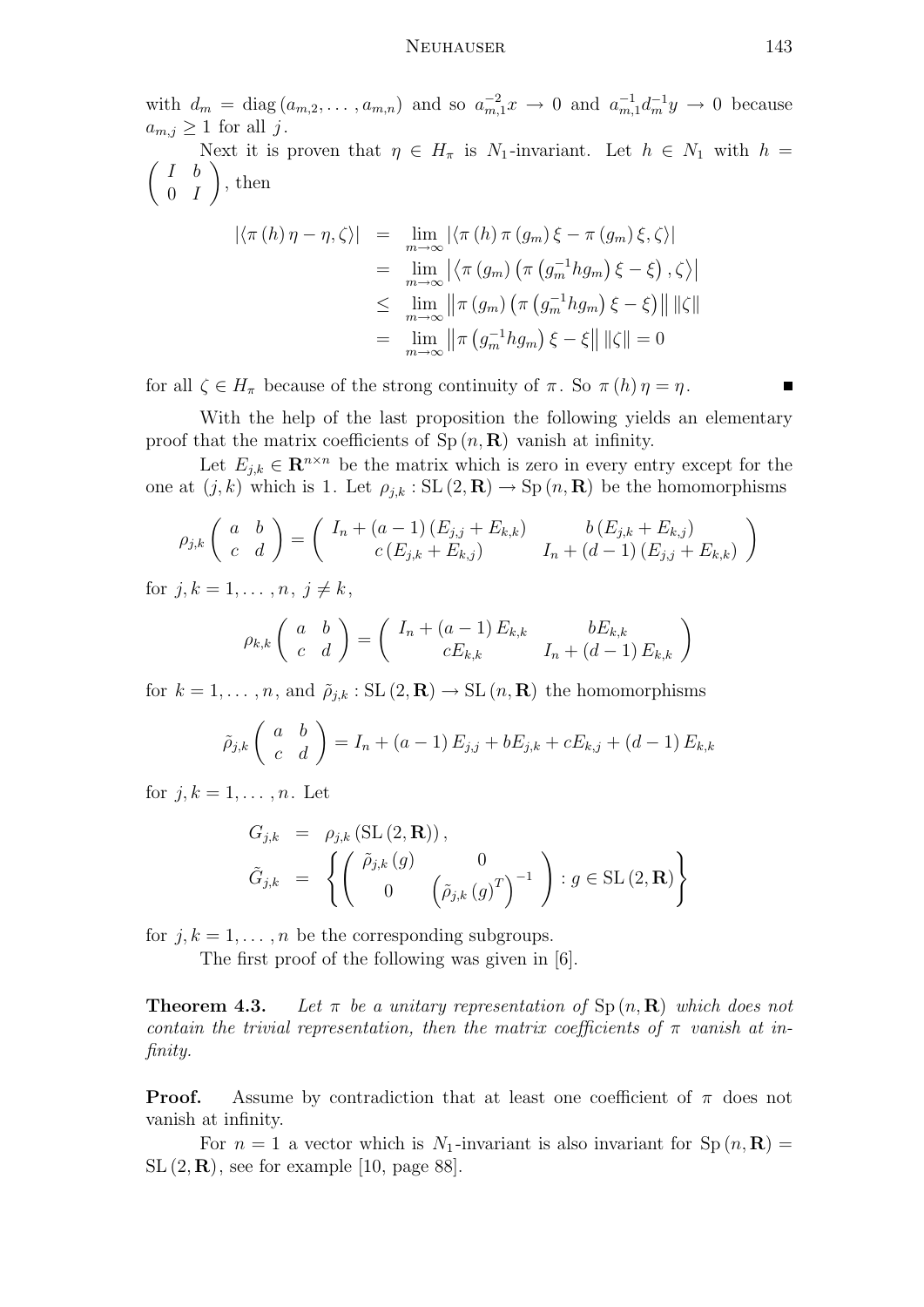#### 144 Neuhauser

Now suppose  $n \geq 2$ , then by Lemma 4.2 there is an  $N_1$ -invariant  $\xi$ . The case  $n = 1$  implies that this vector is also  $G_{1,k}$ -invariant for  $k = 1, \ldots, n$ . Let G be the subgroup of  $Sp(n, R)$  generated by these subgroups. It will be shown that  $G = Sp(n, \mathbf{R}).$ 

Let

$$
\omega = \begin{pmatrix} 0 & -1 \\ 1 & 0 \end{pmatrix}, \omega_{j,k} = \rho_{j,k}(\omega), \tilde{\omega}_{j,k} = \tilde{\rho}_{j,k}(\omega)
$$

for  $j, k = 1, ..., n$ . Then  $\omega_{1,k}\rho_{1,1}(g)\omega_{1,k}^{-1} = (\rho_{k,k}(g)^T)^{-1}$  for  $k = 2, ..., n$ . This implies  $G_{k,k} \subset G$ . Since  $\omega_{1,1}\rho_{1,k}(g) \omega_{1,1}^{-1} = (\tilde{\rho}_{1,k}(g)^T)^{-1}$  for  $k = 2, ..., n$ , we have  $\tilde{G}_{1,k} \subset G$ . Also  $\tilde{\omega}_{1,j}\tilde{\rho}_{1,k}(g)\tilde{\omega}_{1,j}^{-1} = \tilde{\rho}_{j,k}(g)$  for  $j,k = 2,\ldots,n, j \neq k$  which gives  $\tilde{G}_{j,k} \subset G$ . Finally  $\tilde{\omega}_{1,j} \rho_{1,k}(g) \tilde{\omega}_{1,j}^{-1} = \rho_{j,k}(g)$  for  $j,k = 2,\ldots,n, j \neq k$  and  $G_{i,k} \subset G$ .

This implies  $G = Sp(n, \mathbf{R})$ , see [8, Section 6.9]. So  $\xi$  is G-invariant.

## 5. An estimate for the decay of the matrix coefficients

Before studying the decay of the matrix coefficients of  $Sp(n, R)$  the matrix coefficients of the semi-direct product  $SL(2, \mathbf{R}) \ltimes S^2(\mathbf{R}^2)$  are considered. A set in the unitary dual  $\widehat{S^2(\mathbf{R}^2)}$  of the additive group of  $S^2(\mathbf{R}^2)$  will help to determine an estimate for the matrix coefficients of the representations of  $SL(2,\mathbf{R}) \ltimes S^2(\mathbf{R}^2)$ without nonzero  $S^2(\mathbf{R}^2)$ -invariant vectors.

**Theorem 5.1.** Let  $\pi$  be a representation of SL  $(2, \mathbf{R}) \ltimes S^2 (\mathbf{R}^2)$  on  $H_{\pi}$  without nonzero  $S^2(\mathbf{R}^2)$ -invariant vectors, then

$$
|\varphi_{\xi,\eta}\left(g_0\left(\alpha\right)g_1\left(t\right)g_0\left(\beta\right)\right)| = |\langle \pi\left(g_0\left(\alpha\right)g_1\left(t\right)g_0\left(\beta\right)\right)\xi,\eta\rangle| \leq c_{\xi,\eta}e^{-t/2}
$$

for  $\xi, \eta \in H_{\pi,K}$  and  $c_{\xi,\eta}$  is a constant depending only on  $\xi$  and  $\eta$ .

**Proof.** Let  $\Phi$  :  $\mathbb{R}^3 \to \widehat{S^2(\mathbb{R}^2)}$  be the isomorphism

$$
(\Phi(x, y, z)) (u) = \exp\left(i \operatorname{tr}\left(\begin{pmatrix} x + z & y \ y & z \end{pmatrix} u\right)\right)
$$

for  $u \in S^2(\mathbf{R}^2)$ . We identify  $\mathbf{R}^3$  with  $\widehat{S^2(\mathbf{R}^2)}$  via  $\Phi$ . Let  $s > 1$  and

$$
X_s = \left\{ \begin{pmatrix} x \\ y \\ z \end{pmatrix} \in \mathbf{R}^3 : s^{-2} < y^2 + z^2 < s^2 \right\},\,
$$

then  $\bigcup_{s>1} X_s = \mathbf{R}^3 \setminus \{0\}$ . As  $\pi$  has no nonzero  $S^2(\mathbf{R}^2)$ -invariant vectors,  $E(X_s)$   $\eta$ converges to  $\eta$  for  $\eta \in H_{\pi}$  where E is the spectral measure associated to  $\pi|_{S^2(\mathbf{R}^2)}$ . So it is enough to prove the statement for eigenvectors  $\xi, \eta \in E(X_s)$  H<sub>π</sub> of  $\pi(K)$ as the matrix coefficients are sesquilinear in  $\xi$  and  $\eta$ .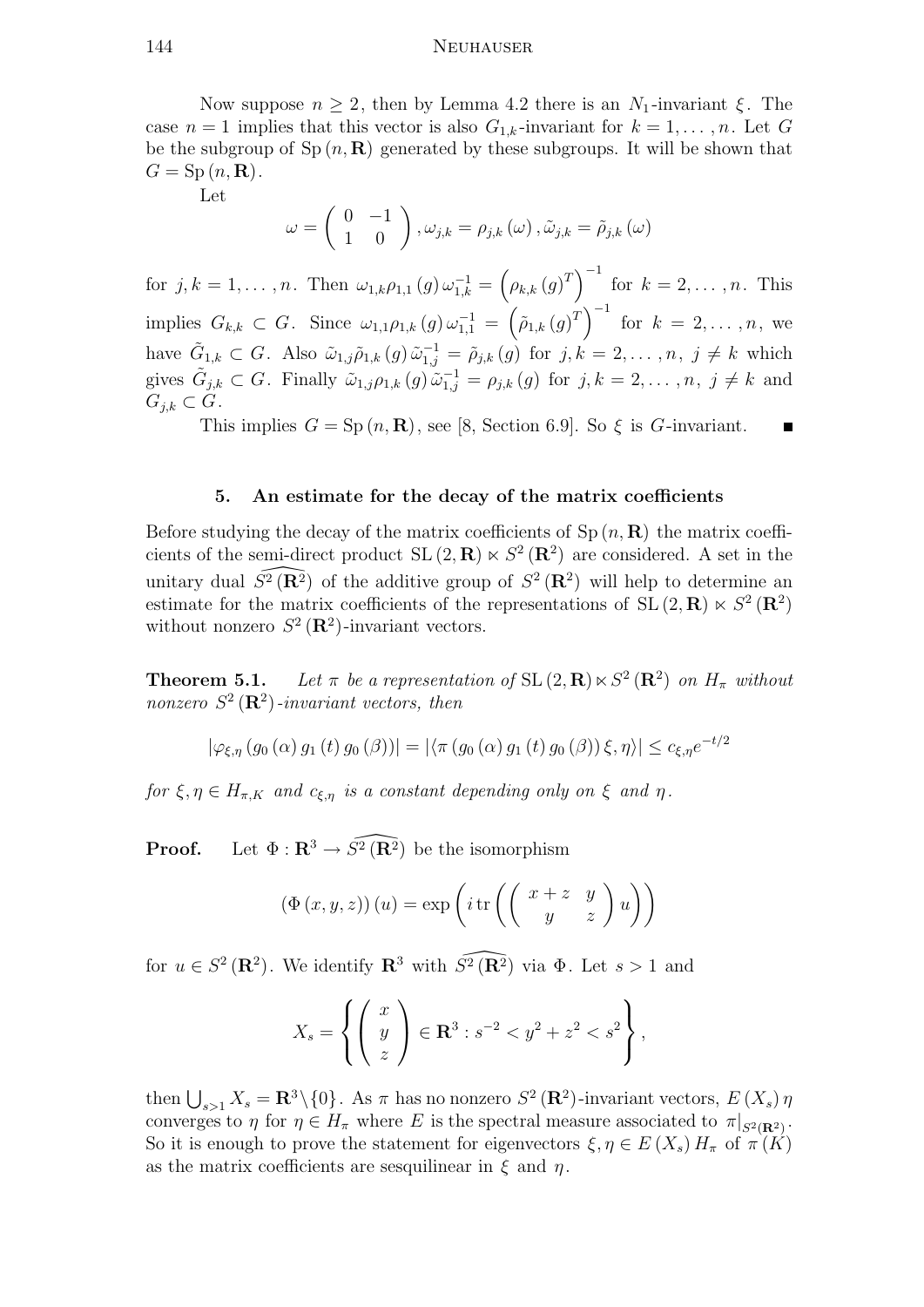Let  $t > 2 \ln s$ , then

$$
\varphi_{\xi,\eta}(g_1(t)) = \langle \pi(g_1(t))\xi, \eta \rangle = \langle \pi(g_1(t))E(X_s)\xi, E(X_s)\eta \rangle
$$
  
= 
$$
\langle E(g_1(t) \cdot X_s) \pi(g_1(t))\xi, E(X_s)\eta \rangle
$$
  
= 
$$
\langle \pi(g_1(t))\xi, E((g_1(t) \cdot X_s) \cap X_s)\eta \rangle.
$$

By the Cauchy–Schwarz inequality:

$$
|\varphi_{\xi,\eta} (g_1(t))| \leq ||\xi|| \, ||E((g_1(t) \cdot X_s) \cap X_s) \eta||.
$$

The one-parameter subgroup generated by  $g_1(t)$  operates in the following way on  $\mathbf{R}^3$ . Then

$$
g_1(-t)\begin{pmatrix} x+z & y \ y & z \end{pmatrix} g_1(-t) = \begin{pmatrix} e^{-t}(x+z) & y \ y & e^{t}z \end{pmatrix}
$$
  
= 
$$
\begin{pmatrix} e^{-t}x - 2z\sinh t + e^{t}z & y \ y & e^{t}z \end{pmatrix}
$$

so by the isomorphism Φ

$$
g_1(t) \cdot \left(\begin{array}{c} x \\ y \\ z \end{array}\right) = \left(\begin{array}{c} e^{-t}x - 2z\sinh t \\ y \\ e^t z \end{array}\right).
$$

Hence

$$
g_1(t) \cdot X_s = \left\{ \begin{pmatrix} x \\ y \\ z \end{pmatrix} : s^{-2} < y^2 + e^{-2t} z^2 < s^2 \right\} \subset \left\{ \begin{pmatrix} x \\ y \\ z \end{pmatrix} : |z| < e^t s \right\}.
$$

As

$$
(g_1(t) \cdot X_s) \cap X_s \subset \left\{ \begin{pmatrix} x \\ y \\ z \end{pmatrix} : y^2 + z^2 > s^{-2}, |z| < e^t s \right\}
$$

we have  $|z|(\sqrt{y^2+z^2})^{-1} < e^{t}s(s^{-1})^{-1} = e^{t}s^2$ . Now  $z = r \cos \beta$  with  $r =$  $\sqrt{y^2 + z^2}$  where  $|\cos \beta| < e^{t} s^2$ . Let  $\vartheta = \arccos(e^{t} s^2)$ , then  $-\pi < \beta < \pi$  if and only if  $-\pi < \beta < -\vartheta$  or  $\vartheta < \beta < \pi$ . By definition of  $S_h(\vartheta)$  and  $W(\vartheta)$ , cf. Section 3,

$$
\begin{array}{rcl} |\varphi_{\xi,\eta} (g_1(t))| & \leq & \sqrt{1 - \|E\left(S_1\left(\vartheta\right)\right)\xi\|^2} \leq \sqrt{1 - \|E\left(W\left(\vartheta\right)\right)\xi\|^2} \\ & = & \sqrt{1 - \frac{2}{\pi} \arccos\left(e^{-t}s^2\right)} = \sqrt{\frac{2}{\pi} \arcsin\left(e^{-t}s^2\right)} \\ & \leq & s e^{-t/2} .\end{array}
$$

Finally for  $t \leq 2 \ln s$ ,  $|\varphi_{\xi,\eta}(g_1(t))| \leq 1 \leq se^{-t/2}$  holds.

П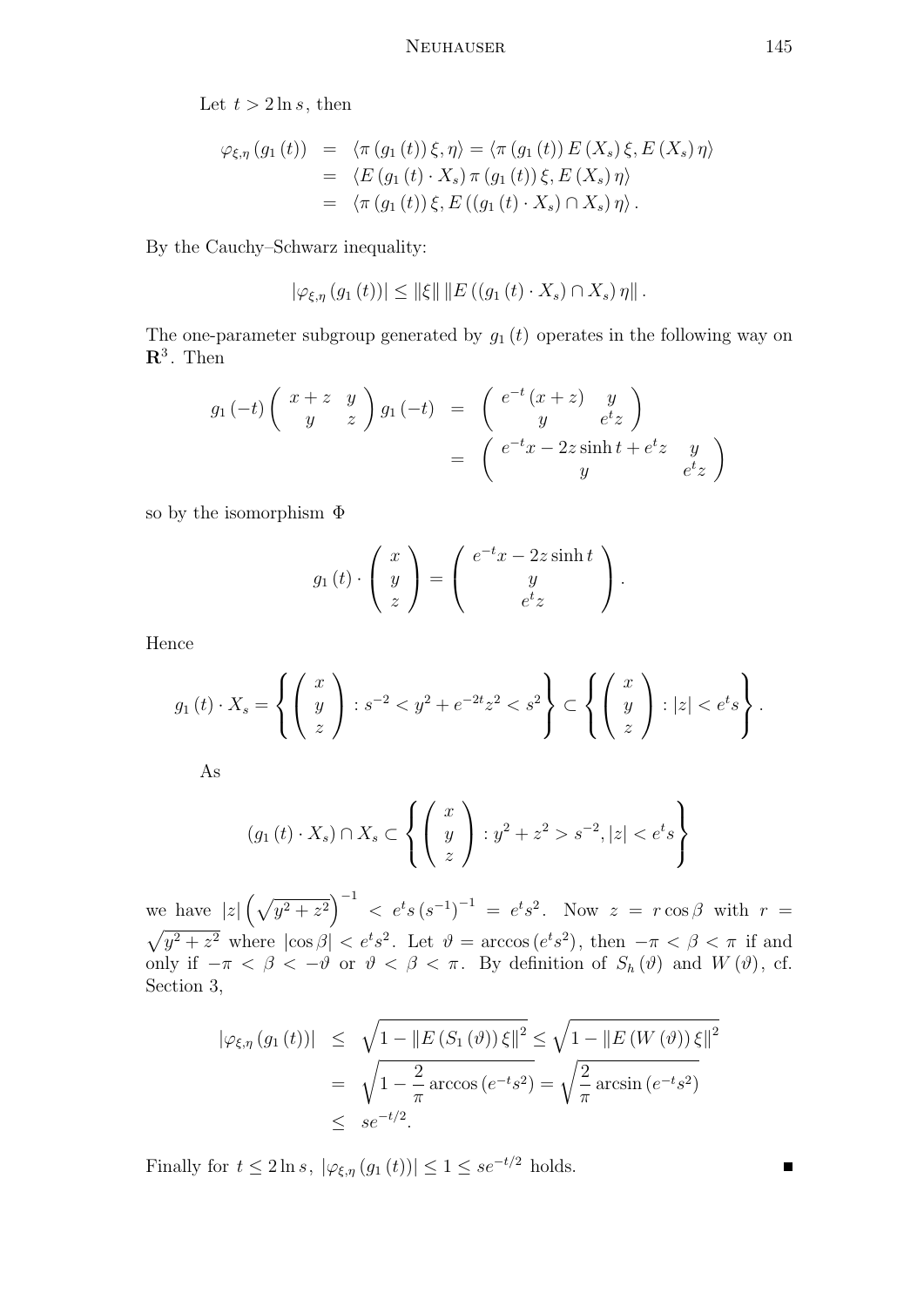There is an estimate for the matrix coefficients of the regular representation of  $SL(2,\mathbf{R})$  which depends on the Harish-Chandra  $\Xi$  function, cf. for example [7, page 217]. For  $t \in \mathbf{R}$ :

$$
\Xi(g_1(t)) = (2\pi)^{-1} e^{-t/2} \int_0^{2\pi} \left| e^{-2t} (\cos \vartheta)^2 + (\sin \vartheta)^2 \right|^{-1/2} d\vartheta.
$$

**Theorem 5.2.** Let  $\pi$  be a representation of SL  $(2, \mathbf{R}) \ltimes S^2 (\mathbf{R}^2)$  without nonzero  $S^2(\mathbf{R}^2)$ -invariant vectors, then for the matrix coefficient of any two vectors  $\xi, \eta \in$  $H_{\pi}$  there is the pointwise estimate

$$
|\varphi_{\xi,\eta}(g_1(t))| \leq ||\xi|| \, ||\eta|| \, \sqrt{\dim \langle \pi(K) \, \xi \rangle \dim \langle \pi(K) \, \eta \rangle} \Xi(g_1(t)),
$$

where  $\langle \pi(K) \xi \rangle$  is the subspace spanned by the orbit  $\pi(K) \xi$ .

The proof can be copied word by word form [7, page 226] replacing the corresponding statement by Theorem 5.1.

Hence it is possible to prove Theorem 1.3, which describes the asymptotics of matrix coefficients of  $Sp(n, \mathbf{R})$ .

Proof of Theorem 1.3. Consider the subgroups

$$
\tilde{G}_{1,2} = \left\{ \begin{pmatrix} a & 0 & 0 & 0 \\ 0 & I & 0 & 0 \\ 0 & 0 & a^{T-1} & 0 \\ 0 & 0 & 0 & I \end{pmatrix} : a \in SL(2, \mathbf{R}) \right\},
$$
  
\n
$$
P_{1,2} = \left\{ \begin{pmatrix} a & 0 & b & 0 \\ 0 & I & 0 & 0 \\ 0 & 0 & a^{T-1} & 0 \\ 0 & 0 & 0 & I \end{pmatrix} : a \in SL(2, \mathbf{R}), ab^{T} = ba^{T} \right\}
$$

isomorphic to  $SL(2, \mathbf{R})$  and  $SL(2, \mathbf{R}) \ltimes S^2(\mathbf{R}^2)$  respectively.

Let  $\pi$  be a representation of Sp  $(n, \mathbf{R})$  without nonzero invariant vectors, then the representation  $\pi_{1,2} = \pi|_{P_{1,2}}$  also has no nonzero  $S^2(\mathbf{R}^2)$ -invariant vectors, as the matrix coefficients of  $\pi$  and hence the ones of  $\pi_{1,2}$  vanish at  $\infty$ , as shown in Theorem 4.3.

To  $\tilde{G}_{1,2} \subset \mathrm{Sp}(n,\mathbf{R})$  the estimate of Theorem 5.2 is applied. Let

$$
K_{1,2} = \left\{ \left( \begin{array}{cccc} a & 0 & 0 & 0 \\ 0 & I & 0 & 0 \\ 0 & 0 & a & 0 \\ 0 & 0 & 0 & I \end{array} \right) : a \in SO(2, \mathbf{R}) \right\}
$$

be a maximal compact subgroup of  $\tilde{G}_{1,2}$ .

Let 
$$
\omega = \begin{pmatrix} I - E_{2,2} & -E_{2,2} \ E_{2,2} & I - E_{2,2} \end{pmatrix} \in K
$$
, then  
\n
$$
\omega g \omega^{-1} = \text{diag} (a_1, a_2^{-1}, a_3, \dots, a_n, a_1^{-1}, a_2, a_3^{-1}, \dots, a_n^{-1}).
$$

Now

$$
\begin{pmatrix}\n\sqrt{a_1 a_2} & 0 \\
0 & \sqrt{a_1 a_2} \n\end{pmatrix}\n\begin{pmatrix}\n\sqrt{a_1/a_2} & 0 \\
0 & \sqrt{a_1/a_2}\n\end{pmatrix} = \begin{pmatrix}\na_1 & 0 \\
0 & a_2^{-1}\n\end{pmatrix}.
$$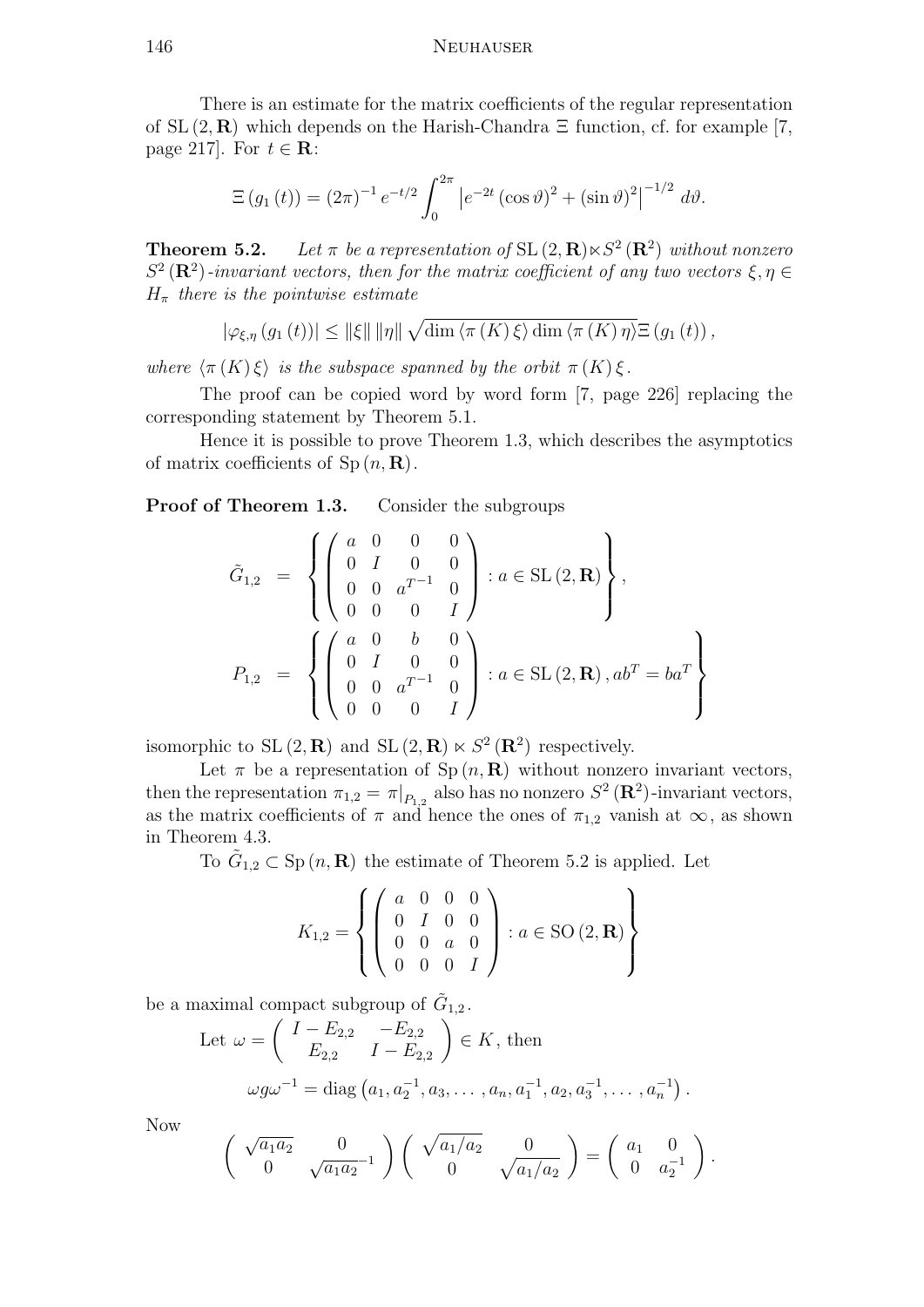Let

$$
\tilde{g} = \text{diag}\left(\sqrt{a_1 a_2}, \sqrt{a_1 a_2}^{-1}, 1, \dots, 1, \sqrt{a_1 a_2}^{-1}, \sqrt{a_1 a_2}, 1, \dots, 1\right),
$$
  
\n
$$
h = \text{diag}\left(\sqrt{a_1/a_2}, \sqrt{a_1/a_2}, a_3, \dots, a_n, \sqrt{a_2/a_1}, \sqrt{a_2/a_1}, a_3^{-1}, \dots, a_n^{-1}\right),
$$

then

$$
|\varphi_{\xi,\eta}(g)| = |\langle \pi(g)\xi,\eta\rangle| = |\langle \pi(\tilde{g})\pi(h\omega)\xi,\pi(\omega)\eta\rangle|
$$
  

$$
\leq ||\xi|| \, ||\eta|| \sqrt{\delta(\xi)\delta(\eta)} \Xi\left(\begin{array}{cc} \sqrt{a_1 a_2} & 0 \\ 0 & \sqrt{a_1 a_2}^{-1} \end{array}\right)
$$

by Theorem 5.2, as  $\pi$  is unitary,

$$
\dim \langle \pi (K_{1,2}) \pi (h\omega) \xi \rangle = \dim \langle \pi (h) \pi (K_{1,2}) \pi (\omega) \xi \rangle
$$
  
= 
$$
\dim \langle \pi (K_{1,2}) \pi (\omega) \xi \rangle,
$$

and  $K_{1,2}\omega \subset K$ .

## 6. Kazhdan pairs

For  $g \in \mathrm{Sp}(n,\mathbf{R})$  there are  $k_1, k_2 \in K$  and

$$
h = \text{diag}(a_1, a_2, \dots, a_n, a_1^{-1}, a_2^{-1}, \dots, a_n^{-1}) \in A^+
$$

such that  $g = k_1 h k_2$ . This implies

$$
\begin{array}{rcl} |\varphi_{\xi,\eta}(g)| & = & \left| \left\langle \pi\left(h\right) \pi\left(k_2\right) \xi, \pi\left(k_1\right)^{-1} \eta \right\rangle \right| \\ & \leq & \left\| \xi \right\| \left\| \eta \right\| \sqrt{\delta\left(\xi\right) \delta\left(\eta\right)} \Xi\left(g_1\left(\ln\left(a_1 a_2\right)\right)\right). \end{array}
$$

Let  $\Psi$  be defined by  $\Psi(g) = \Xi(g_1(\ln (a_1a_2)))$ .

**Theorem 6.1.** Let  $0 < \varepsilon < 1$  and  $\delta = (4 \sin \left( \frac{\arcsin \varepsilon}{2} \right))$  $\frac{\sin \varepsilon}{2}$  +  $\varepsilon$ )<sup>2</sup>/2 < 1, then  $(\Psi^{-1}([1-\delta,1]),\varepsilon)$  is a Kazhdan pair of Sp $(n,\mathbf{R})$ .

The proof can again be copied word by word from [7, page 230–231] replacing SL  $(n, \mathbf{R})$  by Sp  $(n, \mathbf{R})$ ,  $\delta$  by  $1 - \delta$ , and the corresponding statement by Theorem 5.2.

For given  $\delta$  the  $\varepsilon$  in the last theorem can be estimated. We can now prove Theorem 1.4.

Let at first  $0 < \varepsilon < 1$  be arbitrary. The Taylor expansion of  $x \mapsto \sqrt{1+x}$  at 0 shows Proof of Theorem 1.4.

$$
4\sin\left(\left(\arcsin \varepsilon\right)/2\right) = 2\sqrt{2}\sqrt{1-\sqrt{1-\varepsilon^2}}
$$

$$
\geq 2\sqrt{2}\sqrt{1-(1-\varepsilon^2/2)} = 2\varepsilon
$$

for  $0 < \varepsilon < 1$ , hence  $4\sin((\arcsin \varepsilon)/2) + \varepsilon \geq 3\varepsilon$ 2 for  $\varepsilon \geq$ 2/3. So for  $0 < \varepsilon < 1$ , hence  $4 \sin((\arcsin \varepsilon)/2) + \varepsilon \geq 3\varepsilon \geq \sqrt{2}$  for  $\varepsilon \geq \sqrt{2}/3$ . So  $\varepsilon < \sqrt{2}/3$  can be assumed. Again with the above mentioned Taylor expansion we  $\varepsilon < \sqrt{2/3}$  can be assumed. Again with the<br>have  $\sqrt{1+x} \le 1 + x/2$  for  $x \ge -1$  and so

$$
\sqrt{1+x} = \sqrt{1 - \frac{x}{1+x}}^{-1} \ge \left(1 - \frac{x}{2+2x}\right)^{-1} = 1 + \frac{x}{2+x}.
$$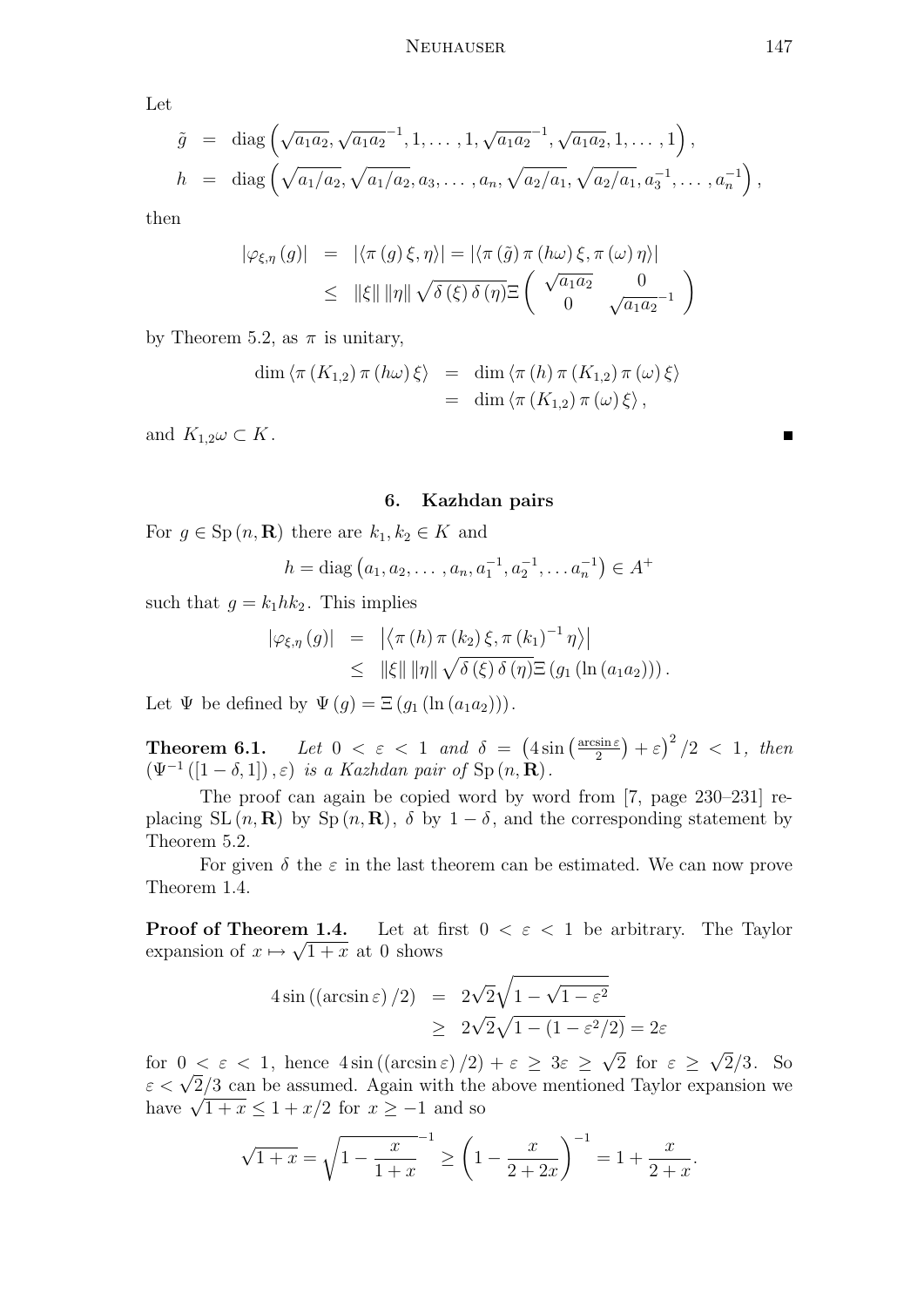By letting  $x = -\varepsilon^2$  this yields

$$
\sqrt{1 - \sqrt{1 - \varepsilon^2}}
$$
\n
$$
\leq \sqrt{1 - \left(1 - \frac{\varepsilon^2}{2 - \varepsilon^2}\right)} = \frac{\varepsilon}{\sqrt{2}} \sqrt{\frac{1}{1 - \varepsilon^2/2}} = \frac{\varepsilon}{\sqrt{2}} \sqrt{1 + \frac{\varepsilon^2/2}{1 - \varepsilon^2/2}}
$$
\n
$$
\leq \frac{\varepsilon}{\sqrt{2}} \left(1 + \frac{\varepsilon^2/2}{2 - \varepsilon^2}\right) = \frac{\varepsilon}{\sqrt{2}} \left(1 + \frac{1}{4\varepsilon^{-2} - 2}\right) < \frac{\varepsilon}{\sqrt{2}} \frac{17}{16}
$$

for  $0 < \varepsilon < \sqrt{2}/3$  and hence  $4 \sin((\arcsin \varepsilon)/2) + \varepsilon < (17/8 + 1) \varepsilon = (25/8) \varepsilon$ .<br>Now let  $0 < \varepsilon = (8/25) \sqrt{2\delta} < \sqrt{2}/3$ , then  $4 \sin((\arcsin \varepsilon)/2) + \varepsilon < \sqrt{2}\delta$ 

and the last theorem shows that  $(Q, \varepsilon)$  is a Kazhdan pair.

## A Proof of Proposition 3.1

The idea is to decompose  $W(\vartheta)$  suitably such that it can be rearranged to  $S_0(\vartheta)$ using only rotations  $g_0(\alpha)$ .

The union  $W(\vartheta) = W^-(\vartheta) \cup W^+(\vartheta)$  is disjoint and

$$
W(\vartheta) \cap S_0(\vartheta) = (W^+(\vartheta) \cap S_0^+(\vartheta)) \cup (W^-(\vartheta) \cap S_0^-(\vartheta))
$$

and

$$
W(\vartheta) \setminus S_0(\vartheta) = (W^+(\vartheta) \cup W^-(\vartheta)) \setminus S_0(\vartheta)
$$
  
= 
$$
(W^+(\vartheta) \setminus S_0(\vartheta)) \cup (W^-(\vartheta) \setminus S_0(\vartheta))
$$
  
= 
$$
(W^+(\vartheta) \setminus S_0^+(\vartheta)) \cup (W^-(\vartheta) \setminus S_0^-(\vartheta)).
$$

Hence  $||E(W(\vartheta))\xi||^2 = ||E(W(\vartheta) \cap S_0(\vartheta))\xi||^2 + ||E(W(\vartheta) \setminus S_0(\vartheta))\xi||^2$ ,

$$
\begin{aligned}\n&\|E\left(W\left(\vartheta\right)\cap S_{0}\left(\vartheta\right)\right)\xi\|^{2} \\
&= \left\|E\left(W^{+}\left(\vartheta\right)\cap S_{0}^{+}\left(\vartheta\right)\right)\xi\right\|^{2} + \left\|E\left(W^{-}\left(\vartheta\right)\cap S_{0}^{-}\left(\vartheta\right)\right)\xi\right\|^{2},\n\end{aligned}
$$

and

$$
\|E(W(\vartheta) \setminus S_0(\vartheta))\,\xi\|^2 = \left\|E(W^+(\vartheta) \setminus S_0^+(\vartheta))\,\xi\right\|^2 + \left\|E(W^-(\vartheta) \setminus S_0^-(\vartheta))\,\xi\right\|^2.
$$

Then

$$
W^{\pm}(\vartheta) \setminus S_0^{\pm}(\vartheta) = (S_1^{\pm}(\vartheta) \cap S_0^{\pm}(2\vartheta)) \setminus S_0^{\pm}(\vartheta)
$$
  
=  $S_1^{\pm}(\vartheta) \cap (S_0^{\pm}(2\vartheta) \setminus S_0^{\pm}(\vartheta))$ 

where the sign is either everywhere  $+$  or everywhere  $-$  and

$$
S_0^{\pm}(2\vartheta) \setminus S_0^{\pm}(\vartheta) = g_0\left(\frac{3\vartheta}{2}\right) \cdot S_0^{\pm}\left(\frac{\vartheta}{2}\right) \cup g_0\left(-\frac{3\vartheta}{2}\right) \cdot S_0^{\pm}\left(\frac{\vartheta}{2}\right)
$$

and the union is again disjoint.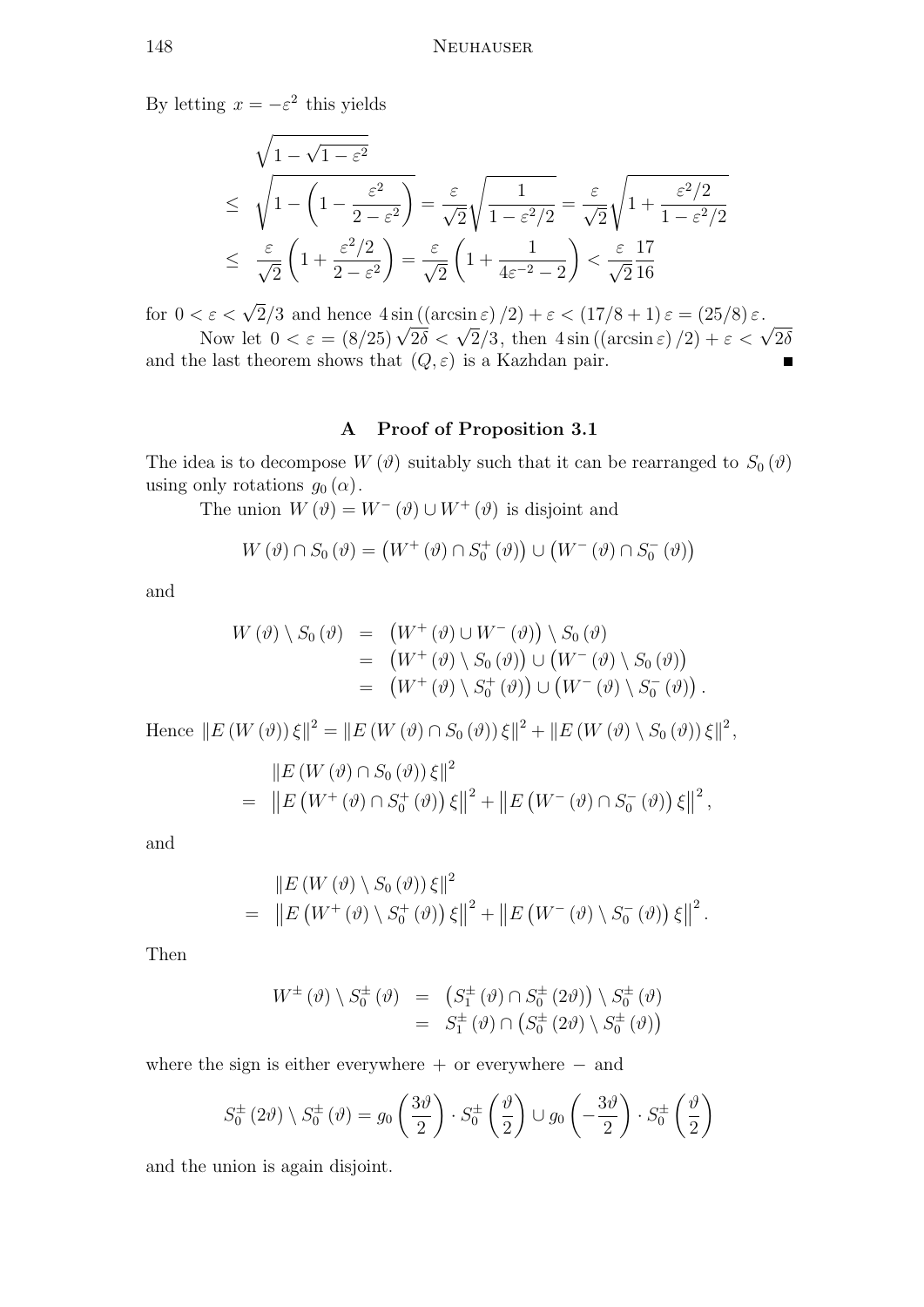We have

$$
S_0^+ (\vartheta) = (W^+ (\vartheta) \cap S_0^+ (\vartheta))
$$
  

$$
\cup g_0 (\pi + 2\vartheta) \cdot \left( S_1^- (\vartheta) \cap g_0 \left( -\frac{3\vartheta}{2} \right) \cdot S_0^- \left( \frac{\vartheta}{2} \right) \right)
$$
  

$$
\cup g_0 (\pi - 2\vartheta) \cdot \left( S_1^- (\vartheta) \cap g_0 \left( \frac{3\vartheta}{2} \right) \cdot S_0^- \left( \frac{\vartheta}{2} \right) \right)
$$

where the union is again disjoint. The validity of this equality for  $S_0^+(\theta)$  can be deduced from the following equalities for the three sets. It can be shown that

$$
W^{+}(\vartheta) \cap S_{0}^{+}(\vartheta) = \left\{ \begin{pmatrix} x \\ x+y \\ y\tan\beta \end{pmatrix} : x > 0, y > 0, -\vartheta < \beta \leq \vartheta \right\}
$$
  

$$
\cup \left\{ \begin{pmatrix} x \\ y \\ y\tan\beta \end{pmatrix} : x \leq 0, y > 0, -\vartheta < \beta \leq \vartheta \right\},\
$$

$$
g_0(\pi + 2\vartheta) \cdot \left( S_1^-(\vartheta) \cap g_0\left(-\frac{3\vartheta}{2}\right) \cdot S_0^-\left(\frac{\vartheta}{2}\right) \right)
$$
  
= 
$$
\left\{ \left( \begin{array}{c} x \\ hx + y \\ y \tan \vartheta \end{array} \right) : x > 0, 0 \le h < 1, y > 0 \right\}
$$

and

$$
g_0(\pi - 2\vartheta) \cdot \left( S_1^-(\vartheta) \cap g_0\left(\frac{3\vartheta}{2}\right) \cdot S_0^-\left(\frac{\vartheta}{2}\right) \right)
$$
  
= 
$$
\left\{ \left( \begin{array}{c} x \\ hx + y \\ -y \tan \vartheta \end{array} \right) : x > 0, 0 < h \le 1, y > 0 \right\}.
$$

An analogous statement holds for  $S_0^ \int_{0}^{\cdot\cdot}(\vartheta).$ 

Now  $W(\vartheta)$  will be decomposed accordingly and put together again from rotated pieces to  $S_0(\vartheta)$ . With the above

$$
||E(W(\vartheta))\xi||^{2} = ||E(W^{+}(\vartheta) \cap S_{0}^{+}(\vartheta))\xi||^{2} + \left||E(W^{+}(\vartheta) \cap g_{0}(\frac{3\vartheta}{2}) \cdot S_{0}^{+}(\frac{\vartheta}{2}))\xi||^{2} + \left||E(W^{+}(\vartheta) \cap g_{0}(-\frac{3\vartheta}{2}) \cdot S_{0}^{+}(\frac{\vartheta}{2}))\xi||^{2} + ||E(W^{-}(\vartheta) \cap S_{0}^{-}(\vartheta))\xi||^{2} + \left||E(W^{-}(\vartheta) \cap g_{0}(\frac{3\vartheta}{2}) \cdot S_{0}^{-}(\frac{\vartheta}{2}))\xi||^{2} + \left||E(W^{-}(\vartheta) \cap g_{0}(-\frac{3\vartheta}{2}) \cdot S_{0}^{-}(\frac{\vartheta}{2}))\xi||^{2} \right||^{2}
$$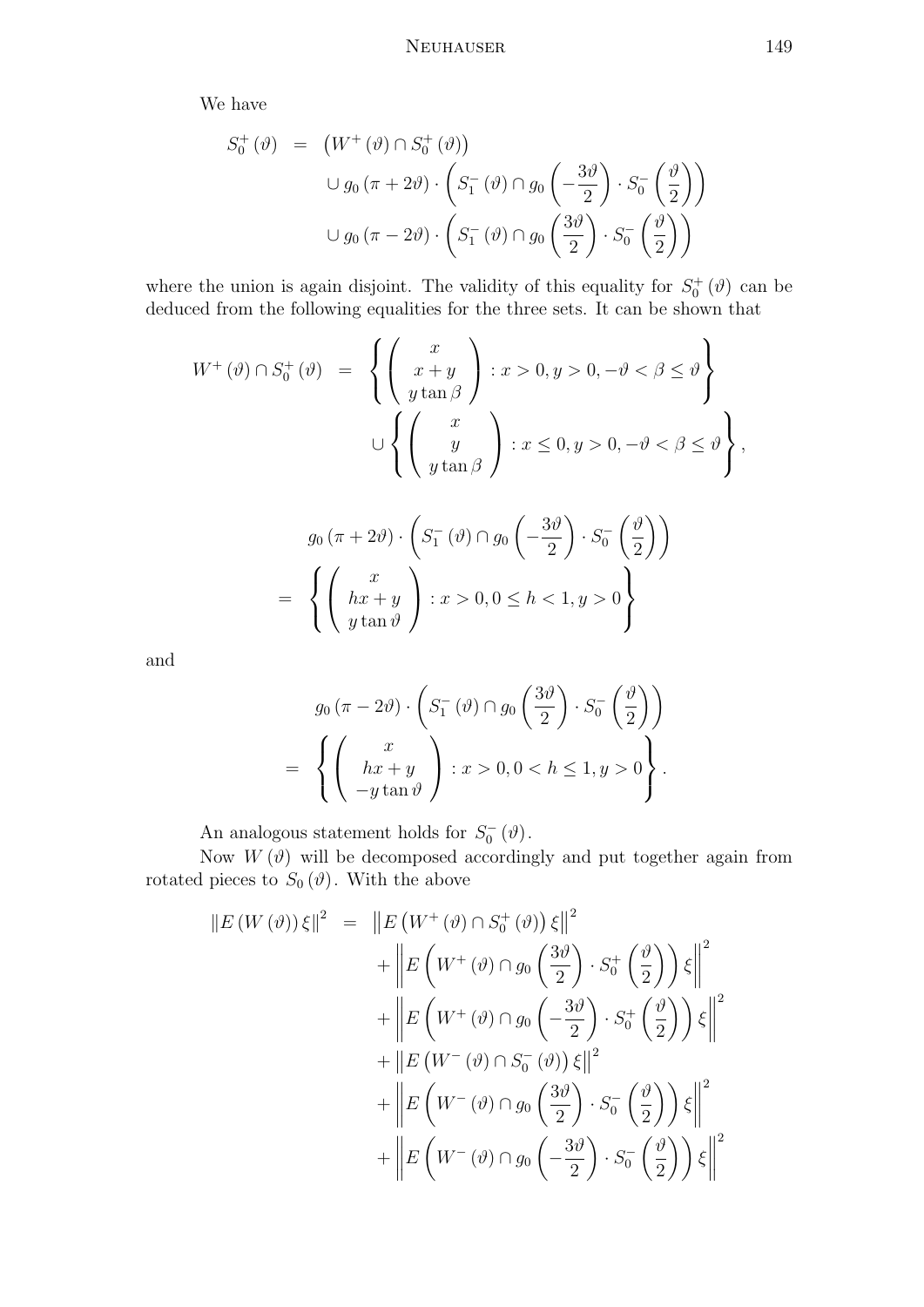and by the  $K\mbox{-}\mathrm{invariance}$ 

$$
\begin{aligned}\n&\left\| E\left(W^+(\vartheta) \cap g_0\left(\frac{3\vartheta}{2}\right) \cdot S_0^+\left(\frac{\vartheta}{2}\right)\right) \xi \right\|^2 \\
&= \left\| E\left(g_0\left(\pi - 2\vartheta\right) \cdot \left(S_1^+(\vartheta) \cap g_0\left(\frac{3\vartheta}{2}\right) \cdot S_0^+\left(\frac{\vartheta}{2}\right)\right)\right) \xi \right\|^2 \\
&= \left\| E\left(g_0\left(\pi - 2\vartheta\right) \cdot S_1^+\left(\vartheta\right) \cap g_0\left(-\frac{\vartheta}{2}\right) \cdot S_0^-\left(\frac{\vartheta}{2}\right)\right) \xi \right\|^2\n\end{aligned}
$$

and analogously

$$
\begin{split}\n&= \left\| E\left(W^+(\vartheta) \cap g_0\left(-\frac{3\vartheta}{2}\right) \cdot S_0^+\left(\frac{\vartheta}{2}\right)\right) \xi \right\|^2 \\
&= \left\| E\left(g_0\left(\pi + 2\vartheta\right) \cdot S_1^+\left(\vartheta\right) \cap g_0\left(\frac{\vartheta}{2}\right) \cdot S_0^-\left(\frac{\vartheta}{2}\right)\right) \xi \right\|^2, \\
&= \left\| E\left(W^-(\vartheta) \cap g_0\left(\frac{3\vartheta}{2}\right) \cdot S_0^-\left(\frac{\vartheta}{2}\right)\right) \xi \right\|^2 \\
&= \left\| E\left(g_0\left(\pi - 2\vartheta\right) \cdot S_1^-\left(\vartheta\right) \cap g_0\left(-\frac{\vartheta}{2}\right) \cdot S_0^+\left(\frac{\vartheta}{2}\right)\right) \xi \right\|^2, \\
&= \left\| E\left(W^-(\vartheta) \cap g_0\left(-\frac{3\vartheta}{2}\right) \cdot S_0^-\left(\frac{\vartheta}{2}\right)\right) \xi \right\|^2 \\
&= \left\| E\left(g_0\left(\pi + 2\vartheta\right) \cdot S_1^-\left(\vartheta\right) \cap g_0\left(\frac{\vartheta}{2}\right) \cdot S_0^+\left(\frac{\vartheta}{2}\right)\right) \xi \right\|^2.\n\end{split}
$$

This yields

$$
||E(W(\vartheta))\xi||^{2} = ||E(S_{0}^{+}(\vartheta))\xi||^{2} + ||E(S_{0}^{-}(\vartheta))\xi||^{2}
$$
  
= 2 ||E(S\_{0}^{+}(\vartheta))\xi||^{2} =  $\frac{2\vartheta}{\pi}$ .

A more detailed proof can be found in [11, page 59–68].

# B Proof of Proposition 3.2

It is enough to prove that

$$
W^{\pm}(\vartheta) \supseteq g_1(-t) \cdot W^{\pm} (\arctan (e^t \tan \vartheta))
$$

where either both signs are + or both −. Therefore it has to be shown that

$$
S_1^{\pm}(\vartheta) \cap S_0^{\pm}(2\vartheta) \supseteq S_1^{\pm}(\vartheta) \cap S_{-\tanh t}^{\pm}(\arctan(\cosh t \tan(2\arctan(e^t \tan \vartheta))))
$$

So let

$$
\begin{pmatrix} x \\ x+y \\ y \tan \beta \end{pmatrix} \in S_1^+(\vartheta) \cap S_{-\tanh t}^+(\arctan\left(\cosh t \tan\left(2 \arctan\left(e^t \tan \vartheta\right)\right)\right))
$$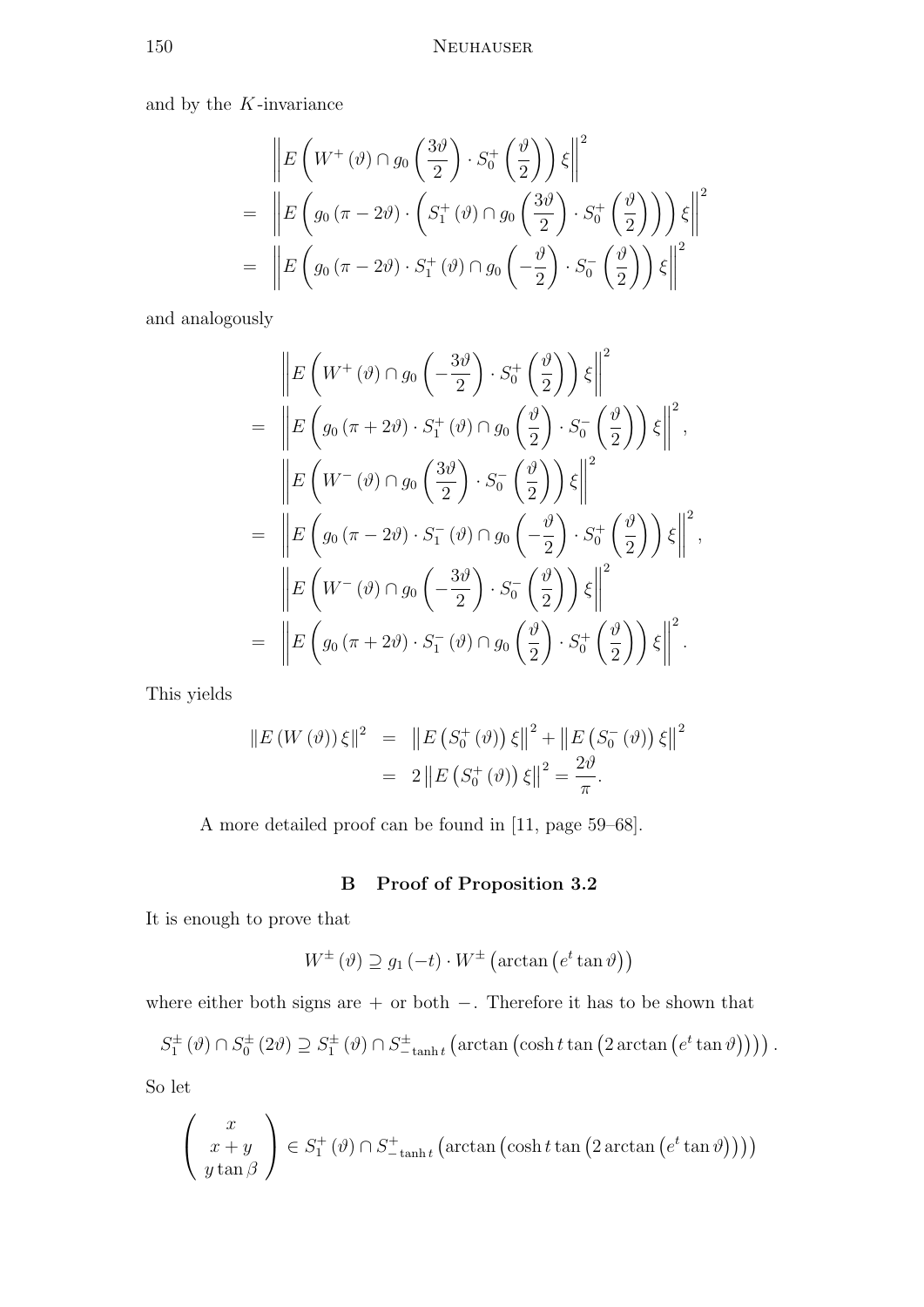with  $x \in \mathbf{R}$ ,  $y > 0$  and  $-\vartheta < \beta \le \vartheta$ . Then there is  $z > 0$  and  $\alpha$  with

$$
-\arctan\left(\cosh t \tan\left(2 \arctan\left(e^t \tan\vartheta\right)\right)\right) < \alpha \le \arctan\left(\cosh t \tan\left(2 \arctan\left(e^t \tan\vartheta\right)\right)\right)
$$

such that  $x + y = -x \tanh t + z$  and  $y \tan \beta = z \tan \alpha$ . If  $x \ge 0$ , then  $x + y > 0$ , since  $y > 0$ . Hence  $0 < \frac{y \tan \beta}{x+y} \le \tan \beta \le \tan \theta$  for  $0 < \beta \le \theta$  and  $0 \ge \frac{y \tan \beta}{x+y} \ge$  $\tan \beta > -\tan \vartheta$  for  $-\vartheta < \beta \leq 0$ . So  $\sqrt{ }$  $\overline{1}$  $\boldsymbol{x}$  $x + y$  $y \tan \beta$  $\setminus$  $\Big\} \in S_0^+(2\vartheta).$  If  $x < 0$ , then  $x + y = -x \tanh t + z > 0$ . If  $0 < \beta \le \vartheta$  and  $y \ge -2x (\cos \vartheta)^2$ , then

$$
0 < \frac{y \tan \beta}{x + y} = \left(1 + \frac{-x}{x + y}\right) \tan \beta
$$
  
\n
$$
\leq \left(1 + \frac{1}{-1 + 2\left(\cos \vartheta\right)^2}\right) \tan \beta = \frac{2\left(\cos \vartheta\right)^2}{\cos(2\vartheta)} \tan \beta
$$
  
\n
$$
\leq \frac{2\left(\cos \vartheta\right)^2}{\cos(2\vartheta)} \tan \vartheta = \tan(2\vartheta).
$$

If  $-\vartheta < \beta \leq 0$ , holds analogously

$$
0 \ge \frac{y \tan \beta}{x + y} = \left(1 + \frac{-x}{x + y}\right) \tan \beta
$$
  
\n
$$
\ge \left(1 + \frac{1}{-1 + 2\left(\cos \vartheta\right)^2}\right) \tan \beta = \frac{2\left(\cos \vartheta\right)^2}{\cos(2\vartheta)} \tan \beta
$$
  
\n
$$
> -\frac{2\left(\cos \vartheta\right)^2}{\cos(2\vartheta)} \tan \vartheta = -\tan(2\vartheta).
$$

For  $z \leq -x \frac{\tanh t}{\cosh t \tan(2 \arctan(e^t))}$  $\frac{\tanh t}{\cosh t \tan(2 \arctan(e^t \tan \vartheta)) - \tan(2\vartheta)} \tan(2\vartheta)$  and

$$
0 < \alpha \le \arctan\left(\cosh t \tan\left(2 \arctan\left(e^t \tan\vartheta\right)\right)\right)
$$

holds

$$
0 < \frac{z \tan \alpha}{-x \tanh t + z} = \left(1 - \frac{-x \tanh t}{-x \tanh t + z}\right) \tan \alpha
$$
  
\n
$$
\leq \left(1 - \frac{1}{1 + \frac{1}{\cosh t \tan(2 \arctan(e^t \tan \theta)) - \tan(2\theta)} \tan(2\theta)}\right) \tan \alpha
$$
  
\n
$$
= \frac{\tan (2\theta)}{\cosh t \tan (2 \arctan(e^t \tan \theta))} \tan \alpha \leq \tan (2\theta).
$$

For  $-\arctan(\cosh t \tan(2 \arctan(e^t \tan \theta))) < \alpha \leq 0$  analogously

$$
0 \geq \frac{z \tan \alpha}{-x \tanh t + z} = \left(1 - \frac{-x \tanh t}{-x \tanh t + z}\right) \tan \alpha
$$
  
\n
$$
\geq \left(1 - \frac{1}{1 + \frac{1}{\cosh t \tan(2 \arctan(e^t \tan \theta)) - \tan(2\theta)} \tan(2\theta)}\right) \tan \alpha
$$
  
\n
$$
= \frac{\tan (2\theta)}{\cosh t \tan (2 \arctan(e^t \tan \theta))} \tan \alpha > -\tan (2\theta).
$$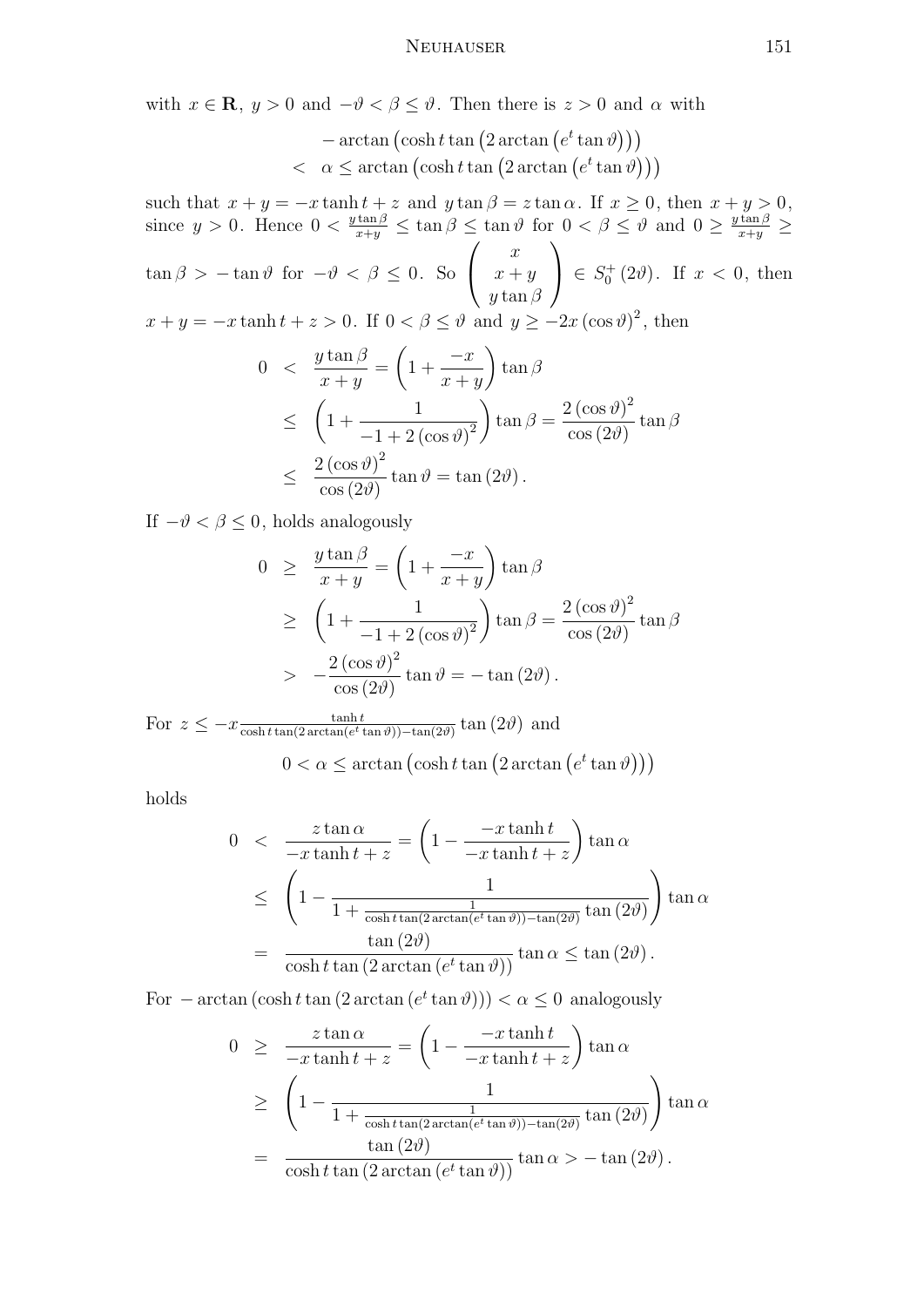But,

$$
(\cosh t) \tan (2 \arctan (e^t \tan \vartheta)) - \tan (2\vartheta)
$$
  
=  $(\cosh t) \frac{2e^t \tan \vartheta}{1 - (e^t \tan \vartheta)^2} - \tan (2\vartheta)$   
=  $(\cosh t) \frac{e^t \tan (2\vartheta)}{1 - (e^t \tan \vartheta)^2} (1 - (\tan \vartheta)^2) - \tan (2\vartheta)$   
=  $\left( (\cosh t) \frac{e^t}{1 - (e^t \tan \vartheta)^2} (1 - (\tan \vartheta)^2) - 1 \right) \tan (2\vartheta)$ 

and hence

$$
\frac{\tanh t}{\cosh t \tan (2 \arctan (e^t \tan \vartheta)) - \tan (2\vartheta)} \tan (2\vartheta)
$$

$$
= \frac{\tanh t}{(\cosh t) \frac{e^t}{1 - (e^t \tan \vartheta)^2} (1 - (\tan \vartheta)^2) - 1}
$$

$$
= \frac{\left(1 - (e^t \tan \vartheta)^2\right) \tanh t}{(\cosh t) e^t (1 - (\tan \vartheta)^2) - 1 + (e^t \tan \vartheta)^2}.
$$

Now

$$
(\cosh t) e^t (1 - (\tan \vartheta)^2) - 1 + (e^t \tan \vartheta)^2
$$
  
=  $(\cosh t) e^t - 1 + e^t (\tan \vartheta)^2 (- (\cosh t) + e^t)$   
=  $\frac{e^{2t} - 1}{2} + e^t (\tan \vartheta)^2 \frac{e^t - e^{-t}}{2}$   
=  $e^t \sinh t + e^t (\tan \vartheta)^2 \sinh t = e^t \frac{\sinh t}{\cos^2 \vartheta}$ .

This implies

$$
\frac{\tanh t}{\cosh t \tan (2 \arctan (e^t \tan \theta)) - \tan (2\theta)} \tan (2\theta)
$$

$$
= \frac{\left(1 - \left(e^t \tan \theta\right)^2\right) \tanh t}{e^t \frac{\sinh t}{\cos^2 \theta}} = \frac{\left(1 - \left(e^t \tan \theta\right)^2\right) \cos^2 \theta}{e^t \cosh t}
$$

$$
= \frac{e^{-t} \cos^2 \theta - e^t \sin^2 \theta}{\cosh t}.
$$

Since  $y \ge -2x (\cos \vartheta)^2$ , one has  $x + y \ge -x (-1 + 2(\cos \vartheta)^2) = -x \cos (2\vartheta)$  and

$$
z \leq -x \frac{\tanh t}{\cosh t \tan (2 \arctan (e^t \tan \vartheta)) - \tan (2\vartheta)} \tan (2\vartheta)
$$

$$
= -x \frac{e^{-t} \cos^2 \vartheta - e^t \sin^2 \vartheta}{\cosh t},
$$

so

$$
-x\tanh t + z \le -x\left(\tanh t + \frac{e^{-t}\cos^2\vartheta - e^t\sin^2\vartheta}{\cosh t}\right).
$$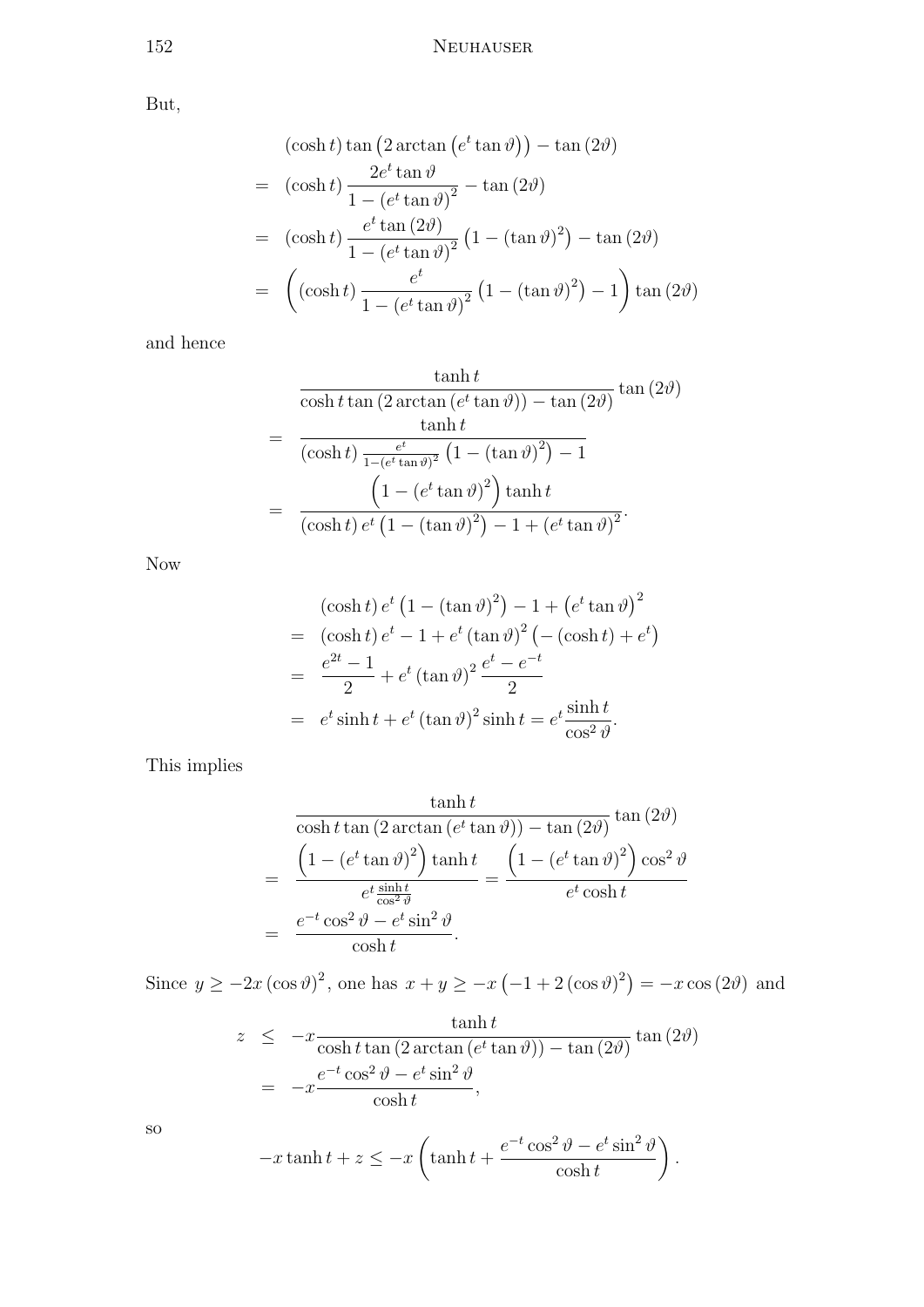Also

$$
\begin{aligned}\n\tanh t &+ \frac{e^{-t}\cos^2\vartheta - e^t\sin^2\vartheta}{\cosh t} \\
&= \frac{\sinh t + e^{-t}\cos^2\vartheta - e^t\sin^2\vartheta}{\cosh t} \\
&= \frac{(1 - 2\cos^2\vartheta)\sinh t + e^t\cos^2\vartheta - e^t\sin^2\vartheta}{\cosh t} \\
&= \frac{-\cos(2\vartheta)\sinh t + e^t\cos(2\vartheta)}{\cosh t} = \frac{\cos(2\vartheta)(-\sinh t + e^t)}{\cosh t} \\
&= \cos(2\vartheta).\n\end{aligned}
$$

So  $-x \tanh t + z \leq -x \cos(2\theta)$ . Hence  $\sqrt{ }$  $\overline{1}$  $\overline{x}$  $x + y$  $y \tan \beta$  $\setminus$  $\Big\} =$  $\sqrt{ }$  $\overline{1}$  $\overline{x}$  $-x \tanh t + z$  $z\tan\alpha$  $\setminus$  <sup>∈</sup>  $S_0^+(2\vartheta)$ .

The inclusion  $g_1(t) \cdot W^-(\theta) \supseteq W^-(\arctan(e^t \tan \theta))$  holds analogously. Therefore  $g_1(t) \cdot W(\vartheta) \supseteq W(\arctan(e^t \tan \vartheta)).$ 

## References

- [1] Bekka, M. E. B., P.-A. Cherix, and P. Jolissaint, Kazhdan constants associated with a Laplacian on connected Lie groups, Journal of Lie Theory 8 (1998), 95–110.
- [2] Bekka, M. E. B., and M. Mayer, On Kazhdan's property (T) and Kazhdan constants associated to a Laplacian for  $SL(3,R)$ , Journal of Lie Theory 10 (2000), 93–105.
- [3] Bekka, M. B., and M. Neuhauser, On Kazhdan's property  $(T)$  for  $Sp_2(k)$ , Journal of Lie Theory 12 (2002), 31–39.
- [4] Delaroche, C., and A. Kirillov, Sur les relations entre l'espace dual d'un groupe et la structure de ses sous-groupes fermés (d'aprés  $D$ . A. Kajdan), in "Séminaire Bourbaki, Vol. 10", Exp. No. 343, 507–528, Soc. Math. France, Paris, 1995.
- $[5]$  de la Harpe, P., and A. Valette, "La propriété  $(T)$  de Kazhdan pour les groupes localement compacts"," Volume 175 of Astérisque, Soc. Math. France, 1989.
- [6] Howe, R. E., and C. C. Moore, Asymptotic properties of unitary representations, Journal of Functional Analysis 32 (1979), 72–96.
- [7] Howe, R., and E. C. Tan, "Non-Abelian harmonic analysis," Universitext, Springer-Verlag, 1992.
- [8] Jacobson, N., "Basic algebra I," Freeman, 1985.
- [9] Kazhdan, D. A., Connection of the dual space of a group with the structure of its closed subgroups, Funct. Anal. Appl. 1 (1967), 63–65.
- [10] Margulis, G. A., "Discrete subgroups of semisimple Lie groups, " Volume 17 of Ergebnisse der Mathematik und ihrer Grenzgebiete 3. Folge, Springer-Verlag, 1991.